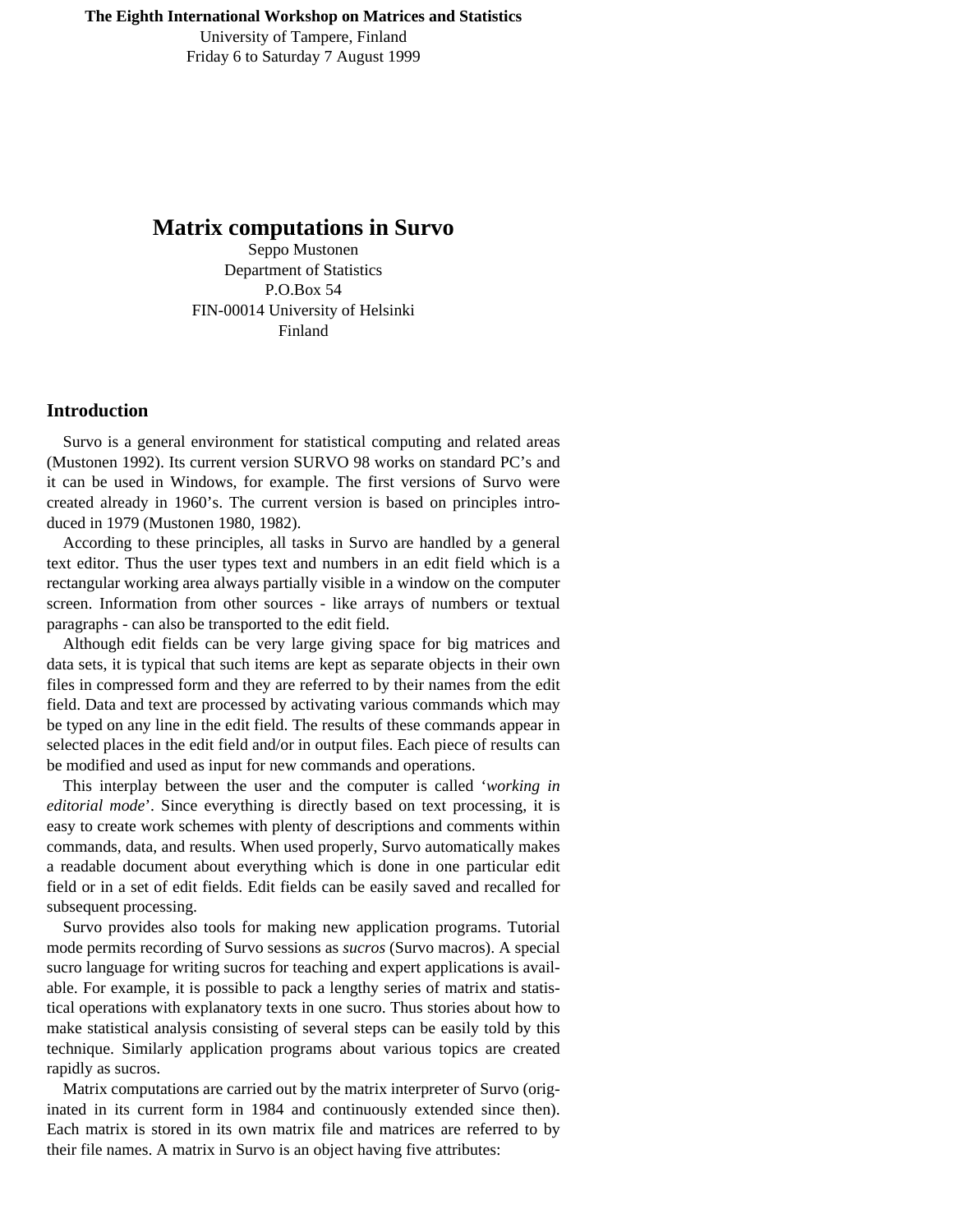- 1. Internal name of matrix, for example,  $INV(X' * X) * X' * Y$ ,
- 2. # of rows and columns,
- 3 Type of matrix (general, symmetric, diagonal),
- 4. Labels of rows and columns, each up to 8 characters,
- 5. Matrix elements, real numbers in double precision.

 A matrix has always an internal name, typically a matrix expression that tells the 'history' of the matrix. The internal name is formed automatically according to matrix operations which have been used for computing this particular matrix. Also row and column labels - extremely valuable for identifying the elements - are inherited in a natural way. Thus when a matrix is transposed or inverted, row and column labels are interchanged by the Survo matrix interpreter. Such conventions guarantee that resulting matrices have names and labels reflecting the true role of each element. Assume, for example, that for linear regression analysis we have formed a column vector Y of values of regressand and a matrix X of regressors. Then the command

#### MAT  $B=INV(X' * X) * X' * Y$

gives the vector of regression coefficients as a column vector (matrix file) B with internal name INV( $X' * X$ ) \* $X' * Y$  and with row labels which identify regressors and a (single) column label which is the name of the regressand. The following small example illustrates these features.

| 14     | <u>1 SURVO 98</u> Sun Jul 04 17:22:19 1999                  |        |            |                                |                          | $D$ : $\{TRE\}$                                                        | 1000 100 0 |
|--------|-------------------------------------------------------------|--------|------------|--------------------------------|--------------------------|------------------------------------------------------------------------|------------|
|        |                                                             |        |            |                                |                          | 1 *SAVE STAT12 / International statistics (Source: Statistics Finland) |            |
|        | $2 *$                                                       |        |            |                                |                          |                                                                        |            |
|        | 3 *Variables:                                               |        |            |                                |                          |                                                                        |            |
|        | 4 *Life                                                     |        |            | Life expectancy in years, 1997 |                          |                                                                        |            |
|        | 5 *GDP Gross Domestic Product per Capita (US \$), 1997      |        |            |                                |                          |                                                                        |            |
|        | 6 *Growth Population Growth, %/year, 1996-1997              |        |            |                                |                          |                                                                        |            |
| $7 *$  |                                                             |        |            |                                |                          |                                                                        |            |
|        | 8 *MATRIX WORLD12                                           |        |            |                                |                          |                                                                        |            |
|        | $9 * 111$                                                   |        |            |                                | Life GDP Growth Constant |                                                                        |            |
|        | 10 * China                                                  |        | 70   0.860 | 1.0                            | 1                        |                                                                        |            |
|        | 11 * Finland 77 24.790 0.3                                  |        |            |                                | $\mathbf{1}$             |                                                                        |            |
|        | 12 * France 78 26.300 0.4                                   |        |            |                                | $\mathbf{1}$             |                                                                        |            |
|        |                                                             |        |            |                                |                          |                                                                        |            |
|        |                                                             |        |            |                                |                          |                                                                        |            |
|        | 15 * Mexico 72 3.700 1.7 1                                  |        |            |                                |                          |                                                                        |            |
|        | 16 * Nigeria 54 0.280 2.9 1<br>17 * Romania 69 1.410 -0.2   |        |            |                                | $\mathbf{1}$             |                                                                        |            |
|        |                                                             |        |            |                                |                          |                                                                        |            |
|        | 18 * Sweden 79 26.210 0.1 1<br>$19 * Turkey$ 69 3.130 1.7 1 |        |            |                                |                          |                                                                        |            |
|        | $20 * UK$                                                   |        |            | 77 20.870 0.4                  | -1                       |                                                                        |            |
|        | $21 * USA$                                                  |        |            | 76 29.080 0.9                  | $\mathbf{1}$             |                                                                        |            |
| $22 *$ |                                                             |        |            |                                |                          |                                                                        |            |
|        | 23 *MAT SAVE WORLD12                                        |        |            |                                |                          |                                                                        |            |
|        | 24 *MAT Y!=WORLD12(*,Life)                                  |        |            |                                |                          |                                                                        |            |
|        | 25 EMAT X!=WORLD12(*,GDP:Constant)                          |        |            |                                |                          |                                                                        |            |
| $26 *$ |                                                             |        |            |                                |                          |                                                                        |            |
|        | 27 EMAT B=INV(X'*X)*X'*Y                                    |        |            |                                |                          |                                                                        |            |
|        | 28 *MAT LOAD B                                              |        |            |                                |                          |                                                                        |            |
|        | 29 *MATRIX B                                                |        |            |                                |                          |                                                                        |            |
|        | 30 *INV (X' * X) * X' * Y                                   |        |            |                                |                          |                                                                        |            |
|        | $31 \frac{*}{1}$                                            | Life   |            |                                |                          |                                                                        |            |
|        | 32 *GDP                                                     | 0.3078 |            |                                |                          |                                                                        |            |
|        | 33 *Growth -3.4502                                          |        |            |                                |                          |                                                                        |            |
|        | 34 *Constant 70.6838                                        |        |            |                                |                          |                                                                        |            |
| $35 *$ |                                                             |        |            |                                |                          |                                                                        |            |
|        |                                                             |        |            |                                |                          |                                                                        |            |

Comments:

Above a part of the current edit field is shown as it appears in a window during a Survo session. The activated Survo commands appear (just for illustration here) in **inverse mode** and results given by Survo on a gray background.

 $\overline{A}$  small table of data values (loaded to the edit field from a larger data file) is located on edit lines 8-21. It is labelled as a matrix WORLD12 (line 8). The data set is saved in a matrix file WORLD12 by activating the MAT SAVE command on line 23.

The vector of dependent variable Life is extracted from WORLD12 by the command MAT Y!=WORLD12(\*,Life). The '!' character indicates that Y will be also the internal name of matrix file *Y*. Similarly the matrix of independent variables is saved as a matrix file  $x$  (line 25). The regression coefficients are computed by the command on line 27 and loaded into the edit field by the MAT LOAD command on line 28.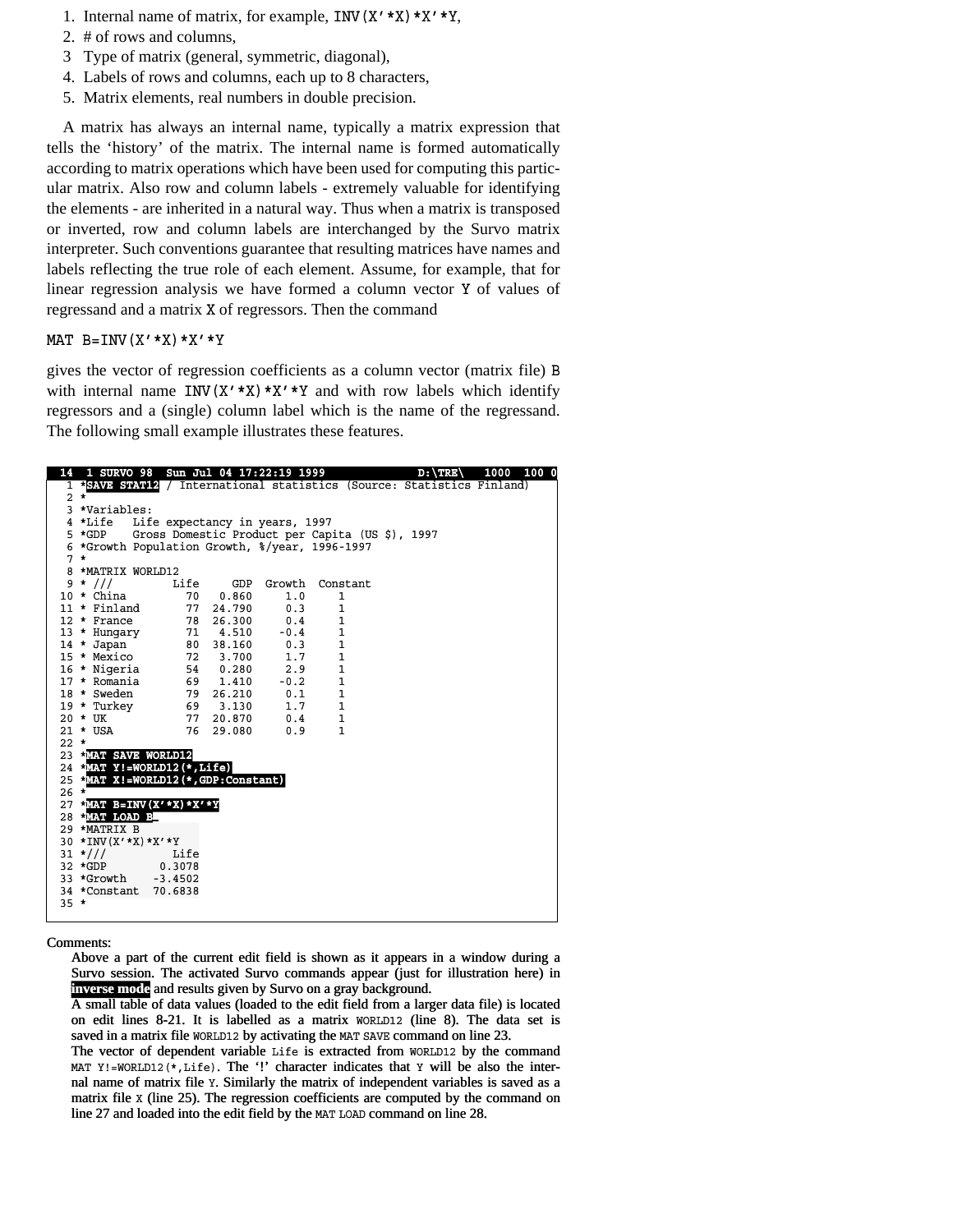Various statistics related to a linear regression model can be calculated according to standard formulas as follows:



 The computations like those above are suitable in teaching but not efficient enough for large scale applications. Of course Survo provides several means for direct calculations of linear regression analysis. For example, the REGDIAG operation based on the QR factorization of *X* gives in its simplest form the following results:

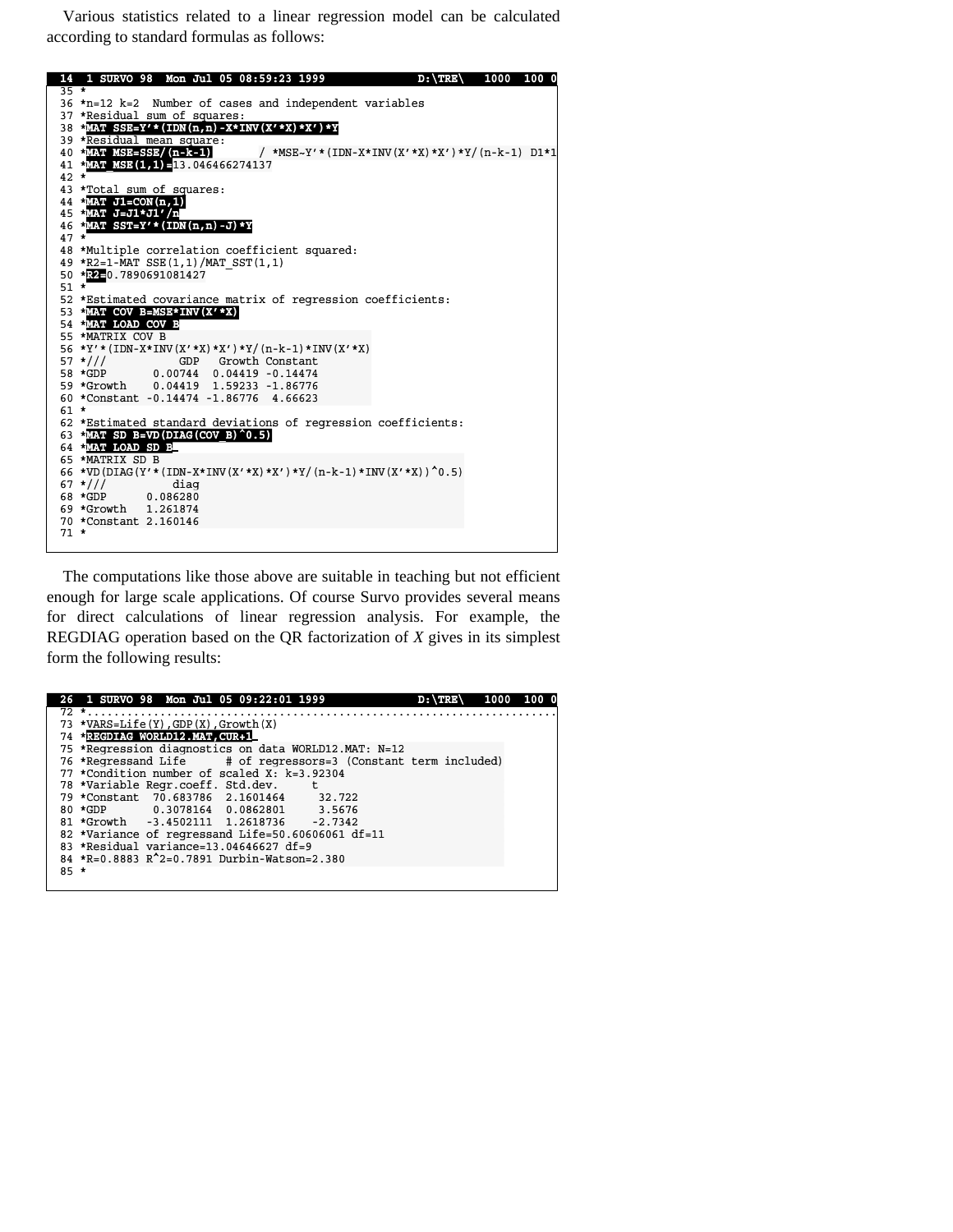All statistical operations of Survo related e.g. to linear models and multivariate analysis give their results both in legible form in the edit field and as matrix files with predetermined names. Then it is possible to continue calculations from these matrices by means of the matrix interpreter and form additional results. When teaching statistical methods it is illuminating to use the matrix interpreter for displaying various details step by step.

 Typical statistical systems (like SAS, SPSS, S-Plus) as well as systems for symbolic and/or numerical computing (like Mathematica, Maple V, Matlab) include matrix operations as an essential part. There is, however, variation in how well these operations are linked to the other functions of the system. As far as I know those systems do not provide natural ways for keeping track on matrix labels and expressions in the sense described above.

 In statistical systems we usually have symbolic labels for variables and observations and these labels appear properly in tables of results. However, when data or results from statistical operations are treated by matrix operations, those labels are discarded. Thus when studying a resulting matrix it is often impossible to know what is its meaning or substance without remembering all the preceding operations which have produced it.

 In these circumstances one of the targets of this paper is to show the importance and benefits of automatic labelling in matrix computations by examples done in Survo. Another goal is to demonstrate the interface typical for Survo and co-operation of a statistical system and its matrix interpreter. Such important aspects as accuracy, speed, and other self-evident qualities of numerical algorithms have a minor role in this presentation.

 The main example used for describing the capabilities of the matrix interpreter deals with a certain subset selection problem. It is quite possible that this problem has been solved in many ways earlier. So far, however, I have not found any sources of similar attempts. In any case, in this context it is sufficient that this problem gives several opportunities to show how the matrix interpreter and Survo in general can be employed in research work.

#### **Column space**

 Some months ago *Simo Puntanen* asked me to implement computation of the basis of the column space of a given  $m \times n$  matrix A as a new operation in Survo. When the rank of *A* is *r*, this space should be presented as a full-rank *m*×*r* matrix *B*. I answered by suggesting two alternative solutions. Both of them are based on the SVD of *A* since singular values provide a reliable basis for rank determination which may be a tricky task in the presence of roundoff (Golub and Van Loan, 1989, p.245-6).

If the SVD of *A* is  $A = UDV^T$ , the simplest solution is to select  $B = U_1$ where  $U_1$  is formed of the *r* first columns of  $U$ . I felt, however, that in certain applications it would be nice to stick to a 'representative' subset of columns of *A* although such a basis is not orthogonal in a general case. In particular when *A* is a statistical data matrix, it is profitable to eliminate superfluous variables which cause multicollinearity. The problem is now, how to select the 'best' subset of *r* columns from *n* possible ones.

 There are plenty of books and papers about subset selection, for example, in regression analysis, but I think that it is another problem due to presence of a regressand or dependent variable or other external information.

 With my colleagues I had encountered a similar problem in connection of factor analysis when searching for a good oblique rotation in early 1960's. Our solution was never published as a paper. It has existed only as an algorithm implemented in Survo.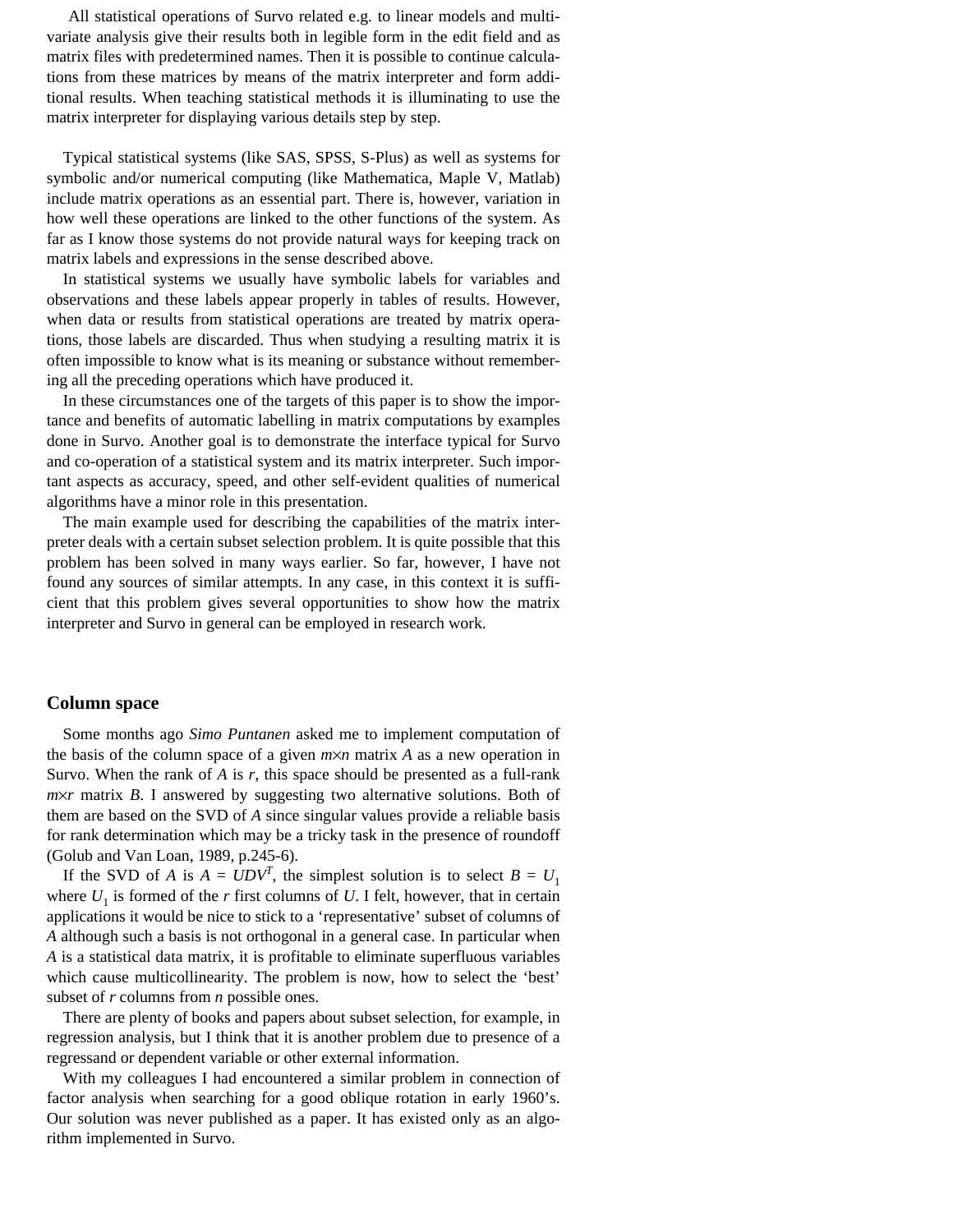This approach when applied to the present task is to find a maximally orthogonal subset. One way to measure the orthogonality of a set of vectors is to standardize each of them to unit length and compute the volume of the simplex spanned by these unit vectors. Thus we could try to maximize the *r*×*r* major determinant of the  $n \times n$  matrix of cosines of the angles between columns of *A*. When *n* and *r* are large, the total number of alternatives  $C(n,r)$ is huge and it is not possible to scan through all combinations. Fortunately there is a simple stepwise procedure which (crudely described) goes as follows:

 $det = 0$ **for**  $i = 1:n$  $k(1) = i$ **for**  $i = 1:r$  $det1 = 0$ for  $h = 1:n$  $det2 = det$ erminant\_of\_cosines\_from( $A(k(1))$ , ...,  $A(k(j-1))$ ,  $A(h)$ ) **if** |*det*2| > *det*1 *det*1 = |*det*2|  $k(j) = h$  **end end end if** *det*1 > *det*  $det = det1$ **for**  $j = 1:r$  $s(j) = k(j)$  **end end end**

 In this stepwise procedure each column in turn is taken as the first vector and partners to this first one are sought by requiring maximal orthogonality in each step. Thus when  $j$  ( $j = 1, ..., r - 1$ ) columns have been selected, the  $(j + 1)$ 'th one will the column which is as orthogonal as possible to the subspace spanned by the *j* previous columns. From these *n* stepwise selections naturally the one giving the maximum volume (determinant value) is the final choice.

 To gain optimal performance the determinants occuring in this algorithm are also to be computed stepwise.

It is not guaranteed that  $A(s(1))$ , ...,  $A(s(r))$  is the best selection among all  $C(n,r)$ , but according to my experience (see notes below) it is always reasonably close to the 'best' one.

 The determinant criterion is, of course, only one possible measure for orthogonality. In many statistical applications it corresponds to the generalized variance - determinant of the covariance matrix - which has certain weaknesses as a measure of total variability (see e.g. Kowal 1971, Mustonen 1997) but those are not critical in this context.

 Another alternative could be the condition number of the columnwise normalized matrix, but since it depends on the singular values, it seems to be too heavy at least computationally.

 The QR factorization with column pivoting and a refined form of it based on the SVD as suggested by Golub and Van Loan (1989, p.572-) for finding a "sufficiently independent subset" is an interesting alternative. At least the QR technique might be closely related to the determinant criterion, but so far I have had not time for comparisons.

 The next numerical example illustrates how Survo is used for calculations of the column space.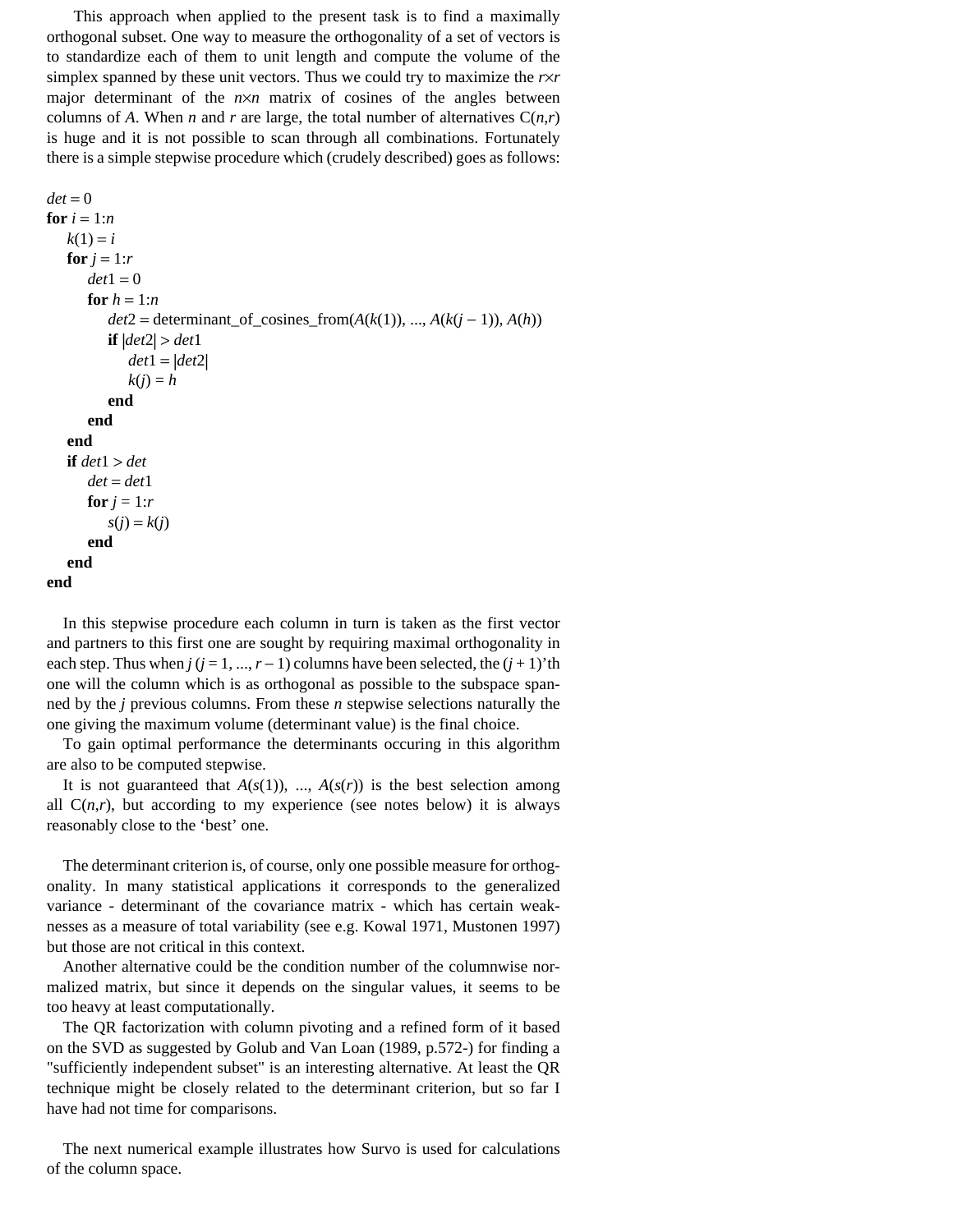**1 1 SURVO 98 Mon Jul 05 11:22:04 1999 D:\TRE\ 1000 100 0** 1 \*SAVE COLSPACE 1 \*SAVE COLSPACE 2 \* 3 \*In the following example the column space of a 8\*7 matrix A 4 \*is found by using the matrix interpreter (MAT commands) of 5 \*the current version of SURVO 98. 6 \*All text here is presented as such in the edit field of Survo. 7 \* 8 \*Matrix A with row and column labels is entered as follows: 9 \*MATRIX A 10 \*/// C1 C2 C3 Sum1 C5 C6 Sum2<br>11 \*R1 3 4 -1 6 2 -3 -1 11 \*R1 3 4 -1 6 2 -3 -1 12 \*R2 5 2 3 10 5 5 10 13 \*R3 0 -6 7 1 0 0 0<br>14 \*R4 3 3 3 9 3 1 4 14 \*R4 3 3 3 9 3 1 4<br>15 \*R5 5 -2 4 7 1 7 8  $15 * R5$  5 -2 4<br>16 \*R6 3 0 0 16 \*R6 3 0 0 3 2 -6 -4 17 \*R7 1 2 3 6 3 8 11 18 \*R8 8 1 -5 4 4 0 4 19 \* 20 \*In this case there are two trivial linear dependencies between columns, 21 \*Sum1=C1+C2+C3 and Sum2=C5+C6. Of course, the matrix interpreter 22 \*only carries the labels logically through calculations, but does not 23 \*'see' that columns 'Sum1' and 'Sum2' are possible sums of certain 24 \*other columns. 25 \*<br>26 \*By activating the following line, matrix A is saved in a matrix file: 27 \***MAT SAVE A** 28 \*Singular value decomposition of A is computed by the next command: 29 \***MAT SVD OF A TO U,D,V** 30 \*The diagonal matrix of singular values is presented as a column vector 31 \*and loaded into the edit field by the command: 32 \***MAT LOAD D,12.123456789012345,CUR+1** 33 \*MATRIX D  $34 *Dsvd(A)$ <br> $35 *///$ 35 \*/// sing.val<br>36 \*svd1 29.268814299847410 36 \*svd1 29.268814299847410<br>37 \*svd2 14.862063607353040 37 \*svd2 14.862063607353040<br>38 \*svd3 10.441562474137190 38 \*svd3 10.441562474137190<br>39 \*svd4 7.280498647225781 39 \*svd4 7.280498647225781<br>40 \*svd5 2.902358929986689 40 \*svd5 2.902358929986689<br>41 \*svd6 0.000000000000001 41 \*svd6 0.000000000000001<br>42 \*svd7 0.000000000000001 0.0000000000000001 43 \* 44 \*Obviously rank(A) is 5 and the two last columns of V clearly reveal 45 \*the dependencies between columns: 46 \***MAT LOAD V(\*,6:7)** 47 \*MATRIX V  $48 *Vsvd(A)$  $49 \frac{\star}{1}$  // svd6 svd7<br>50  $\star$ C1 0.00000 -0.50000  $50 * C1$  0.00000 -0.50000<br>51 \*C2 0.00000 -0.50000  $51 * C2$  0.00000 -0.50000<br>52 \*C3 0.00000 -0.50000 52 \*C3 0.00000 -0.50000<br>53 \*Sum1 0.00000 0.50000 53 \*Sum1 0.00000 0.50000<br>54 \*C5 0.57735 0.00000 54 \*C5 0.57735 0.00000 C5 0.00000 55 \*C6 0.57735 0.00000 C6 0.00000 56 \*Sum2 -0.57735 0.00000 57 \* 58 \*An orthonormal basis for the column space of A is given by 59 \***MAT U1!=U(\*,1:5)** 60 \***MAT LOAD U1** 61 \*MATRIX U1 62 \*/// svd1 svd2 svd3 svd4 svd5 /// svd2 svd5  $63 * R1 -0.11540 0.50599 -0.12033 -0.32924 -0.29185$ <br> $64 * R2 -0.57760 0.06298 -0.03419 -0.07066 0.33295$  64 \*R2 -0.57760 0.06298 -0.03419 -0.07066 0.33295 R2 0.06298 0.33295 65 \*R3 -0.04171 -0.29609 -0.74184 0.29013 0.28495<br>66 \*R4 -0.35314 0.22788 -0.25609 -0.39832 -0.12640 66 \*R4 -0.35314 0.22788 −0.25609 −0.39832 −0.12640<br>67 \*R5 -0.46266 −0.22590 −0.14785 0.35454 −0.71544 67 \*R5 -0.46266 -0.22590 -0.14785 0.35454 -0.71544 R5 -0.71544 68 \*R6 0.04775 0.48243 -0.42794 0.07377 0.21336 R6 0.48243 0.21336 69 \*R7 -0.49781 -0.30757 0.24708 -0.24387 0.34556 R7 0.34556 70 \*R8 -0.24994 0.47121 0.32002 0.67318 0.17321 R8 0.47121 0.17321 71 \* 72 \*and this is a good solution in many situations. 73 \* 74 \*In order to find the best subset of columns of A 75 \*spanning the same column space, the matrix of cosines between 76 \*angles of those column vectors is computed by 77 \***MAT C=MTM(NRM(A))** 78 \*Thus the columns are first normalized by NRM and from 79 \*this matrix, say Y, the product C=Y'Y is computed. 80 \*(MTM means 'Matrix Transpose \* Matrix itself'). 81 \*

 $\mathbb{R}$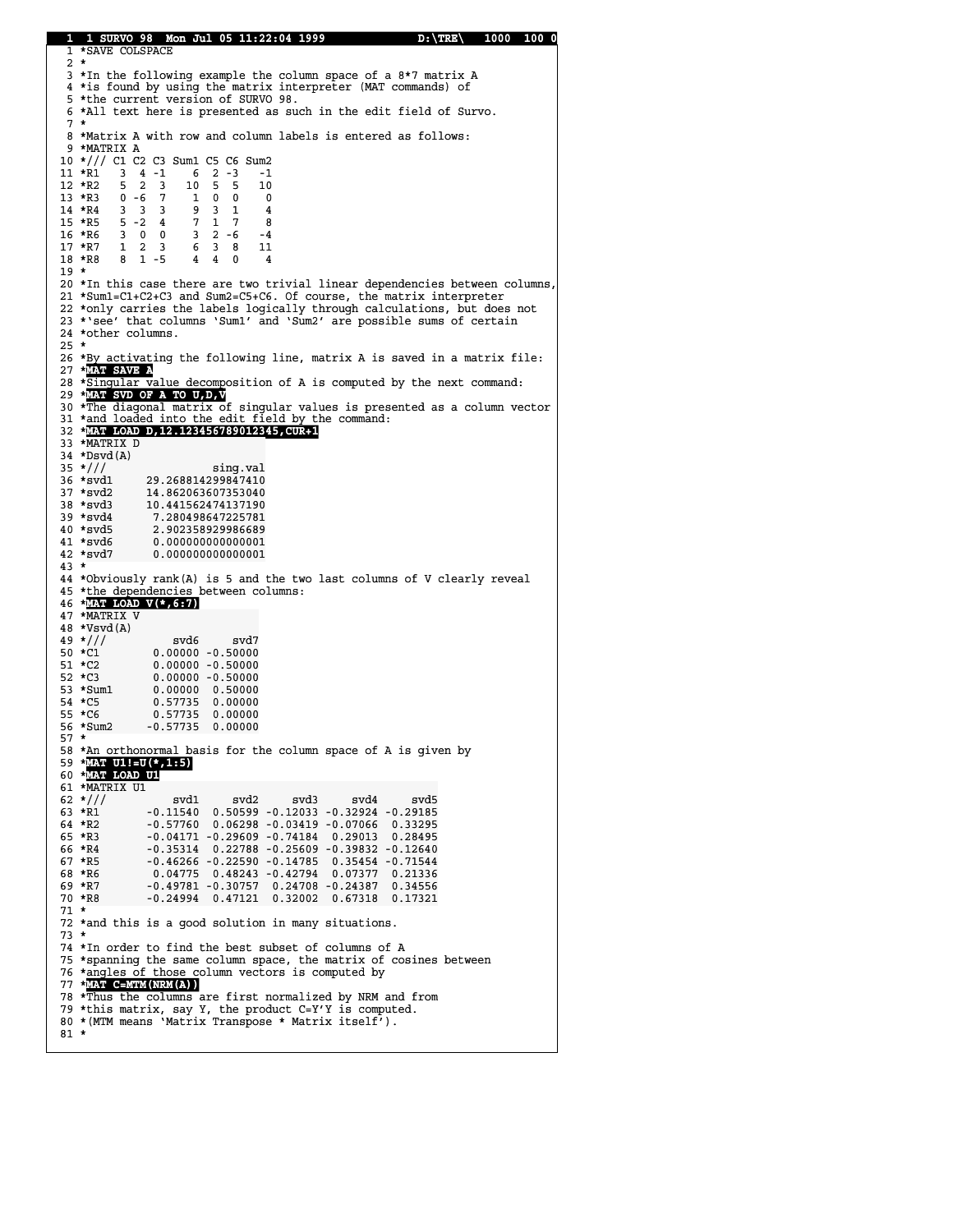```
 1 1 SURVO 98 Mon Jul 05 11:25:48 1999 D:\TRE\ 1000 100 0
  81 82 *The most orthogonal subset is computed by a refined form of
  83 *the stepwise algorithm
   84 *MAT #MAXDET(C,5,S)
 85 *Thus 5 maximally orthogonal columns of A is found by using 'cosine
 86 *matrix' C=MTM(NRM(A)) and the result is saved as a column vector S:
   87 *MAT LOAD S
  88 *MATRIX S
   89 *maxdet(C)~0.0494782_orthogonality~0.542468 maxdet(C)~0.0494782_orthogonality~0.542468 
   90 */// maxdet /// maxdet 
  91 \star C1 1
  92 *C2 1
  93 * C3 1<br>94 *Sum1 0
  94 * Sum195 * C5 1
 96 *C6 1
 97 *Sum2 0
  98 *
  99 *In addition to maximal determinant value (0.0494782) a monotone
 100 *transformation of it (orthogonality~0.542468) is given as a comment
 101 *in the matrix file S. This measure ranging from 0 to 1 is explained
 102 *later.
 103 *
 104 *1's indicate the columns selected and the reduced form of the original
 105 *matrix is obtained as a submatrix
 106 *MAT B!=SUB(A,*,S) / selects all rows but columns indicated by S
 107 *MAT LOAD B
108 *MATRIX B
109 \frac{*}{7}<br>110 \frac{*}{7}<br>110 \frac{*}{7}<br>110 \frac{*}{7}<br>110 \frac{*}{7}<br>110 \frac{*}{7}<br>110 \frac{*}{7}110 * \overline{R1} 3 \overline{4} -1 2 \overline{3} -3<br>111 * \overline{R2} 5 \overline{2} 3 \overline{5} 5111 *R2 5 2 3 5 5<br>112 *R3 0 -6 7 0 0
112 * R3 0 -6 7<br>113 *R4 3 3 3
113 *R4 3 3 3 3 3 1<br>114 *R5 5 -2 4 1 7
114 *R5 5 -2 4 1
 115 *R6 3 0 0 2 -6 R6 0 -6 
116 *R7 1
117 *R8 8 1 -5 4 0
 118 *
 119 *Please note that it is very helpful that matrices in Survo
 120 *can be labelled with legible row and column names. In this
 121 *case we see immediately that in the best subset the two
 122 *'extra' columns, 'Sum1' and 'Sum2', have been eliminated
 123 *as shown already in the display of the S vector.
 124 *
 125 *'!'in MAT B!=SUB(A,*,S) tells that the internal name
 126 *(matrix expression) of B should be simply B itself instead
127 *of the computational name SUB(A, *, S) which is the default.
 128 *
 129 *Although it is self-evident that U1 and B span the same subspace,
 130 *we show computationally by different means of Survo that
 131 *there exists a 5*5 matrix T=INV(B'*B)*B'*U1 satisfying B*T=U1.
 132 *
 133 *One way is to show that
 134 *MAT E=B*INV(B'*B)*B'*U1-U1
 135 *is 0. E is computed by the MAT command above and the square of the
 136 *Frobenius norm of E by
 137 *MAT F=SUM(SUM(E,2)')
138 *MAT_F(1,1)=3.2227548724404e-030<br>139 *indicating that E really is close enough to 0.
140 *Above SUM(E, 2) is the row vector of sums of squares of columns of E
141 *and SUM without a second (power) parameter computes plain sums of
 142 *column elements.
143 *The single element of F was displayed simply by activating MAT F(1,1) 144 *but F can also be loaded as a matrix by
 145 *MAT LOAD F
146 *MATRIX F
147 *SUM(SUM(B*INV(B'*B)*B'*U1-U1,2)') 148 */// Sum2
148 \frac{*}{1} /// Sum2<br>149 *Sum 0.000000
149 *Sum
 150 *
 151 *where again the labels tell the history of F.
 152 *
 153 *Another and more straightforward way is to solve the system of
 154 *linear equations by
 155 *MAT SOLVE T FROM B*T=U1
 156 *and check
 157 *MAT E2=B*T-U1
 158 *MAT F2=SUM(SUM(E2,2)')
 159 *MAT_F2(1,1)=6.6800880121071e-031 6.6800880121071e-031 
160
 161 *In overdetermined cases like this MAT SOLVE gives
 162 *the least squares solution.
 163 *
\mathbb{R}
```
 The efficiency of the stepwise procedure will now be compared with the best possible one - obtained by exhaustive search over all  $C(n,m)$  alternatives - by simulation.

 The proportion of cases where the 'right' solution is found depends on parameters *m*, *n*, and *A* itself. Since the value of the determinant (absolute value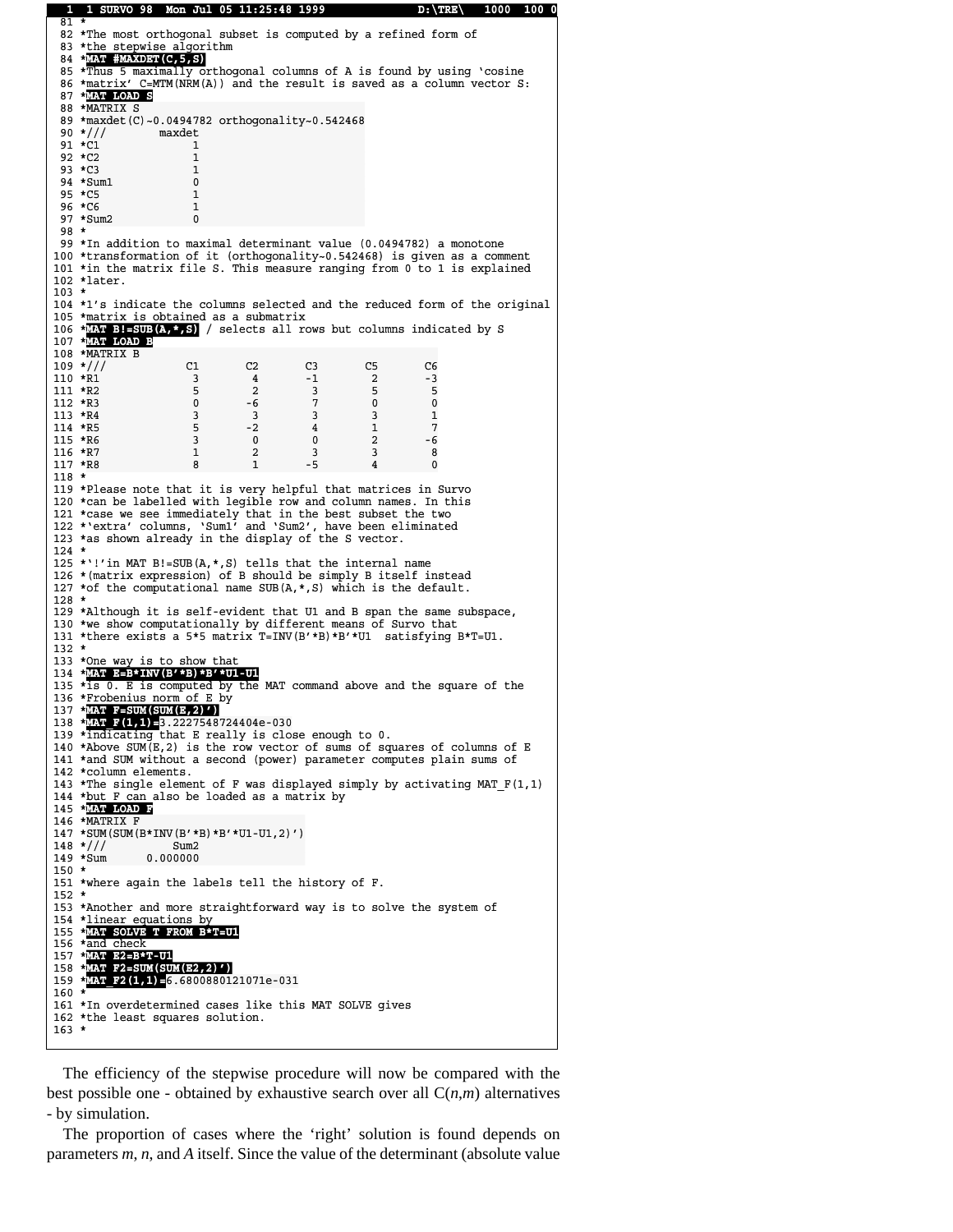of)  $D =$  volume/r! is highly sensitive to *r*, it seems to be fair to make a monotone transformation and measure orthogonality of a set of unit-length vectors by the 'mean angle' defined as  $\alpha = \arccos(x)$  where *x* is the only root in [0,1] of the equation

 $[1 + (r - 1)x](1 - x)^{r - 1} = D, \quad 0 \le D \le 1.$ 

The left hand side of this equation is the determinant of the *r*×*r* matrix

 1 *x x* . . . *x x* 1 *x* . . . *x*  $x \times x = 1$  ... x . . . . . . . *x x x* . . . 1

corresponding to a regular simplex where the angle between each pair of spanning unit vectors is constant  $\alpha = \arccos(x)$ .

 When alpha is used as a measure of orthogonality, following results were obtained in simulation experiments where *A* was a random matrix with independent elements from uniform distribution over (-0.5,0.5).

 Ratios of alphas of true solution (from exhaustive search) and stepwise solution (1000 replicates)

| $m = 5$ $n = 30$ $C(n,m) = 142506$ |     |                | $m = 10 n = 20$ C(n,m) = 184756 |                             |                |  |
|------------------------------------|-----|----------------|---------------------------------|-----------------------------|----------------|--|
|                                    | S1  | S <sub>2</sub> |                                 | S1                          | S <sub>2</sub> |  |
| ratio                              | N   | N              | ratio                           | N                           | N              |  |
|                                    | 571 | 818            |                                 | 403                         | 752            |  |
| $0.99 - 1$                         | 160 | 92             | $0.99 - 1$                      | 260                         | 167            |  |
| $0.95 - 0.99$                      | 260 | 89             | $0.95 - 0.99$                   | 335                         | 81             |  |
| $0.90 - 0.95$                      | 9   |                | $0.90 - 0.95$                   | $\mathcal{D}_{\mathcal{L}}$ | $\Omega$       |  |
|                                    |     |                |                                 |                             |                |  |
| Total                              |     | 1000           | Total                           | 100C                        |                |  |

In tables above column S1 tells how close the stepwise solution has been to the best possible one. There are 57.1 % complete hits in  $m = 5$ ,  $n = 30$  and 40.3 % in  $m = 10$ ,  $n = 20$ . The 'mean angle' has never been less than 95% of the best possible.

 I tried also improve the percentage of complete hits by extending the stepwise procedure (results given as column S2) as follows. After stepwise selection *i* ( $i = 1, \ldots, n$ ) leading to vectors, say,  $A(k(1)), A(k(2)), \ldots, A(k(r))$  the improvement is simply:

```
ready = nowhile ready = no
    improvement = no
  for i = 1:rfor h = 1:nif A(h) improves the solution when exchanged with A(k(i))replace current A(k(i)) by A(h) improvement = yes
             break h loop
          end
       end
   end
   if improvement = no
      ready = yes end
end
```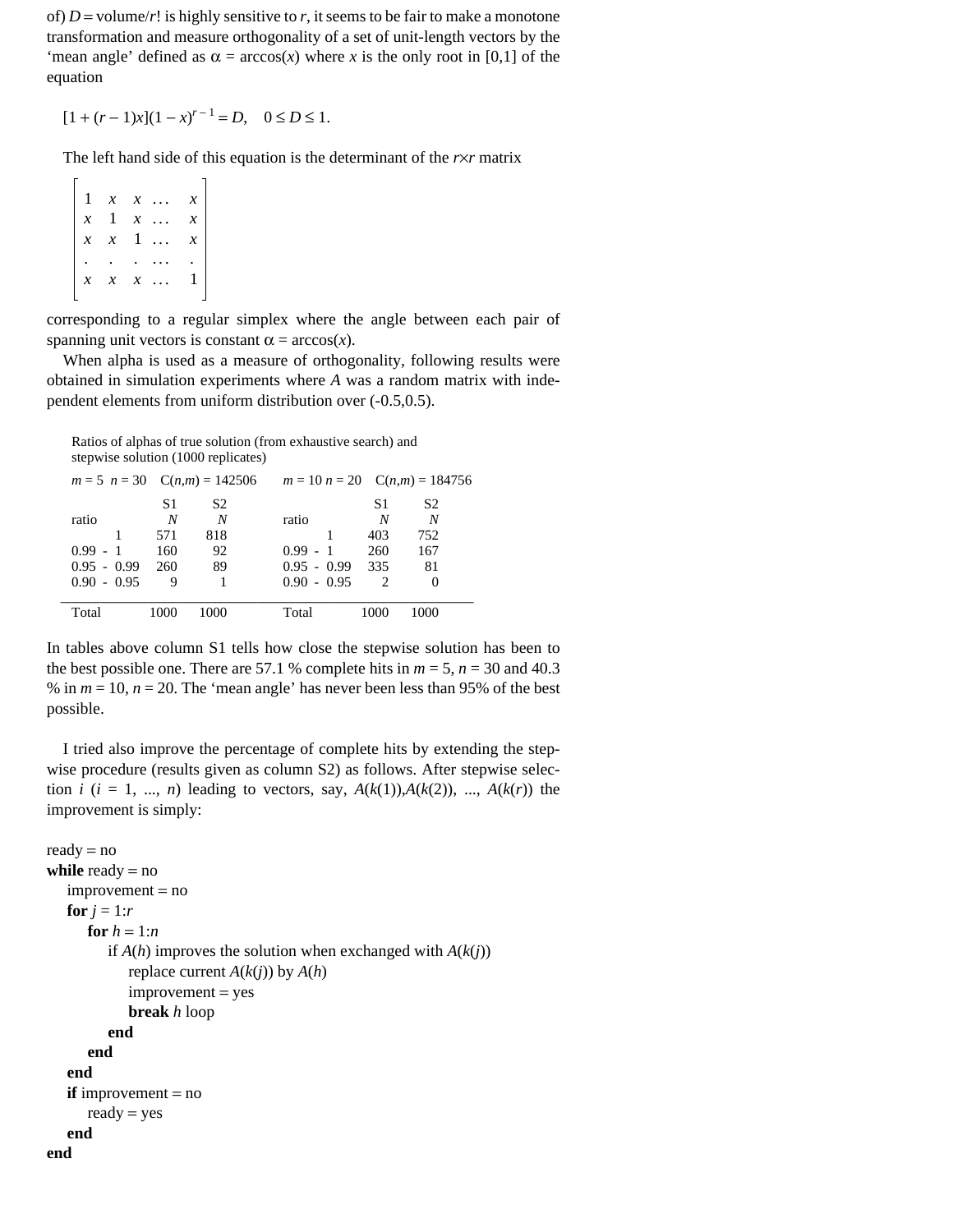This extension (which still is very much faster than exhaustive search) seems to improve the number of complete hits and overall performance. Practically all alphas were at least 99 % of the optimal. (See S2 columns above).

Since values of  $\alpha$  are in the interval [0,  $\pi/2$ ], the MAT #MAXDET command now available in Survo for selecting the most orthogonal basis, uses  $2\alpha/\pi$  as an index of orthogonality. This index has the range [0,1].

 The next snapshots from the edit field show how Survo was employed for making those simulations.

 For these experiments a sucro COLCOMP was created first by letting the system record execution of one typical replicate and then by editing this sucro program in the edit field. The final form of sucro COLCOMP reads as follows:

```
 37 1 SURVO 98 Wed Jul 07 13:32:56 1999 D:\TRE\ 2000 100 0
 1 *
    2 *TUTSAVE COLCOMP / saving the sucro program
 3 *{tempo -1}{init}{save stack}
 4 *{W1=COLCOMP}{call SUR-SAVE}{jump 1,1,1,1}SCRATCH {act}
    5 *{del stack}{load stack}{break on}
   6 * {R} 7 /
 8 / def Wm=W1 Wn=W2 WN=W3 Wseed=W4 Wtxt=W5
 9 / def Wcount=W6
 10 / def Wd0=W7 Wd1=W8 Wd2=W9 Wi0=W10 Wi1=W11 Wi2=W12
   11 /
  12 *COPY CUR+1, CUR+1 TO {print Wtxt} \{R\}<br>13 *Seed Det0 Det1 Det2
  13 *Seed Det0 Det1 Det2 Ind0 Ind1 Ind2\{R\}14 * \{u2\}{act}{erase}{d}{erase}{u}
   15 /
   16 *COLCOMP simulation:{R}
  17 \cdot \{R\}18 *Selecting maximally orthogonal subset of column vectors\{R\}<br>19 *of a \{print Wm\}^*[print Wn] random matrix\{R\} 20 *by complete search and by two stepwise procedures.{R}
   21 *The task is repeated {print WN} times and determinant values{R}
22 *and orthogonality indices of these three solutions are saved\{R\}<br>23 *in text file {print Wtxt}. \{R\} 24 *{R}
 25 *m={print Wm} n={print Wn}{R}
 26 *OUTPUT -{act}{l}-{R}
 27 *{ref}{Wcount=0}
   28 /
  29 + A: 30 *MAT A=ZER(m,n){act}{R}
 31 *MAT #TRANSFORM A BY 0.5-rand({print Wseed}){act}{R}
  32 *MAT C=MTM(NRM(A)) {act}{R}
 33 *MAT #MAXDET(C,m,S,0){act}{R}{d}
 34 *MAT S{act}{find ~}{find ~}
 35 * {find _} {l2}{save word Wd0}{find ~} {save word Wi0}{R}
  36 * \{u3\}{erase}
  \frac{37}{38} \star*MAT #MAXDET(C, m, S, 1) {act} {R}{d}
39 *MAT S{act}{find ~}{find ~}<br>40 * {find } {l2}{save word Wdl}{find ~} {save word Wi1}{R}
  41 * \{u3\} \{er\overline{a}se\}<br>42 /
 42 /
 43 *MAT #MAXDET(C,m,S,2){act}{R}{d}
 44 *MAT S{act}{find ~}{find ~}
 45 * {find _} {l2}{save word Wd2}{find ~} {save word Wi2}{R}
  46 * \{R\} 47 *COPY CUR+1,CUR+1 TO {print Wtxt}{R}
 48 *{erase}{print Wseed} {print Wd0} {print Wd1} {print Wd2}
 49 * {print Wi0} {print Wi1} {print Wi2}{R}{u2}{act}
   50 /
   51 *{Wcount=Wcount+1}{Wseed=Wseed+1}{ref}
   52 - if Wcount < WN then goto A
   53 + E: {end}
  \frac{54}{55} 55 */COLCOMP 10,20,1000,90001,D10_20.TXT 56 *
L
```
 I do not go into the details of the sucro program code. More information can be found in Mustonen (1992) and on the website of Survo (www.helsinki.fi/ survo/q/sucros.html).

When this sucro is activated by the /COLCOMP command (line 55) like any Survo command, it starts a simulation experiment. In this case  $m = 10$ ,  $n = 20$ , and the number of trials is 1000. The seed number for the pseudo ran-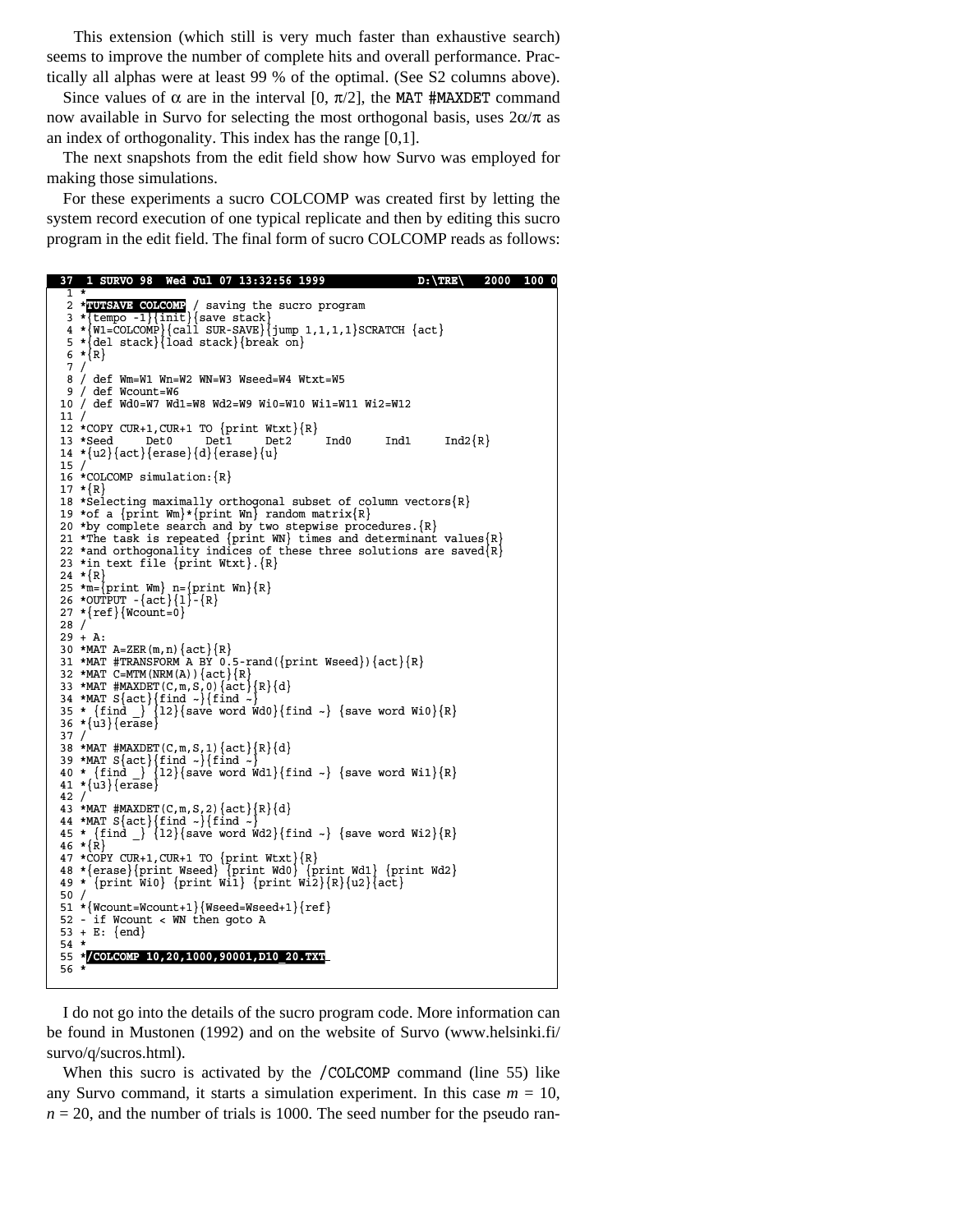dom number generator in the first replicate is 90001 which will be incremented by 1 in each trial. The results will be collected in a text file D10\_20.TXT.

 While running the sucro program shows following information in the Survo window:

|        | 1 1 SURVO 98 Wed Jul 07 13:35:09 1999<br>1000<br>2000<br>$D: \TRE \setminus$ |
|--------|------------------------------------------------------------------------------|
|        | $1 \star$                                                                    |
|        | 2 *COLCOMP simulation:                                                       |
| $3 *$  |                                                                              |
|        | 4 *Selecting maximally orthogonal subset of column vectors                   |
|        | $5 * of a 10 * 20 random matrix$                                             |
|        | 6 *by complete search and by two stepwise procedures.                        |
|        | 7 *The task is repeated 1000 times and determinant values                    |
|        | 8 *and orthogonality indices of these three solutions are saved              |
|        | 9 *in text file D10 20. TXT.                                                 |
| $10 *$ |                                                                              |
|        | $11$ *m=10 n=20                                                              |
|        | 12 *OUTPUT -                                                                 |
|        | 13 *MAT $A=ZER(m,n)$                                                         |
|        | 14 *MAT #TRANSFORM A BY 0.5-rand (90003) / *A~T(A by 0.5-rand (90011))       |
|        | $15$ *MAT C=MTM (NRM (A))                                                    |
|        | 16 *MAT #MAXDET(C, m, S, 2)                                                  |
| $17 *$ |                                                                              |
|        | 18 *MAT S / *S~maxdet (C) 0.0246401 orthogonality 0.705682 20*1              |
| $19 *$ |                                                                              |
|        | 20 *COPY CUR+1, CUR+1 TO D10 20.TXT                                          |
|        | 21 *90003 0.0249298 0.0227860 0.0246401 0.706257 0.701849 0.705682           |
| $22 *$ |                                                                              |
| $23 *$ |                                                                              |

 The display above shows the situation in the third replicate of 1000 experiments. On line 14 a 10×20 random matrix *A* is generated by using a seed number 90003. On line 15 the cosine matrix *C* is computed. On line 16 the MAT #MAXDET( $C, m, S, i$ ) command is activated in fact three times with values  $i = 0,1,2$  as follows (see also lines 33, 38, and 43 in the COLCOMP program code):

- $i = 0$ : Exhaustive search over all C(20,10) combinations,
- $i = 1$ : Original stepwise selection (S1),

 $\mathbb{R}$ 

 $i = 2$ : Improved stepwise selection (S2).

 The maximal determinant value and orthogonality index are found in the internal name of the selection vector *S* displayed by the MAT S command (line 18). These values are saved by the COLCOMP sucro in an internal sucro memory (in case  $i = 2$  as Wd2 and Wi2).

 After the three alternatives are computed and saved in the internal memory, the seed number as well as all determinant and index values are written by COLCOMP on line 21 and saved as a new line in the text file D10\_20.TXT by the COPY command on line 20.

 The total execution time of 1000 trials was about 2 hours on my notebook PC (Pentium II, 366MHz). Practically the whole time was spent for the exhaustive search since there were  $C(20,10)=184756$  alternatives to investigate in each trial.

 The results are now in a text (ASCII) file, but this file cannot be used in statistical operations of Survo as such. It must either be loaded in to the current edit field: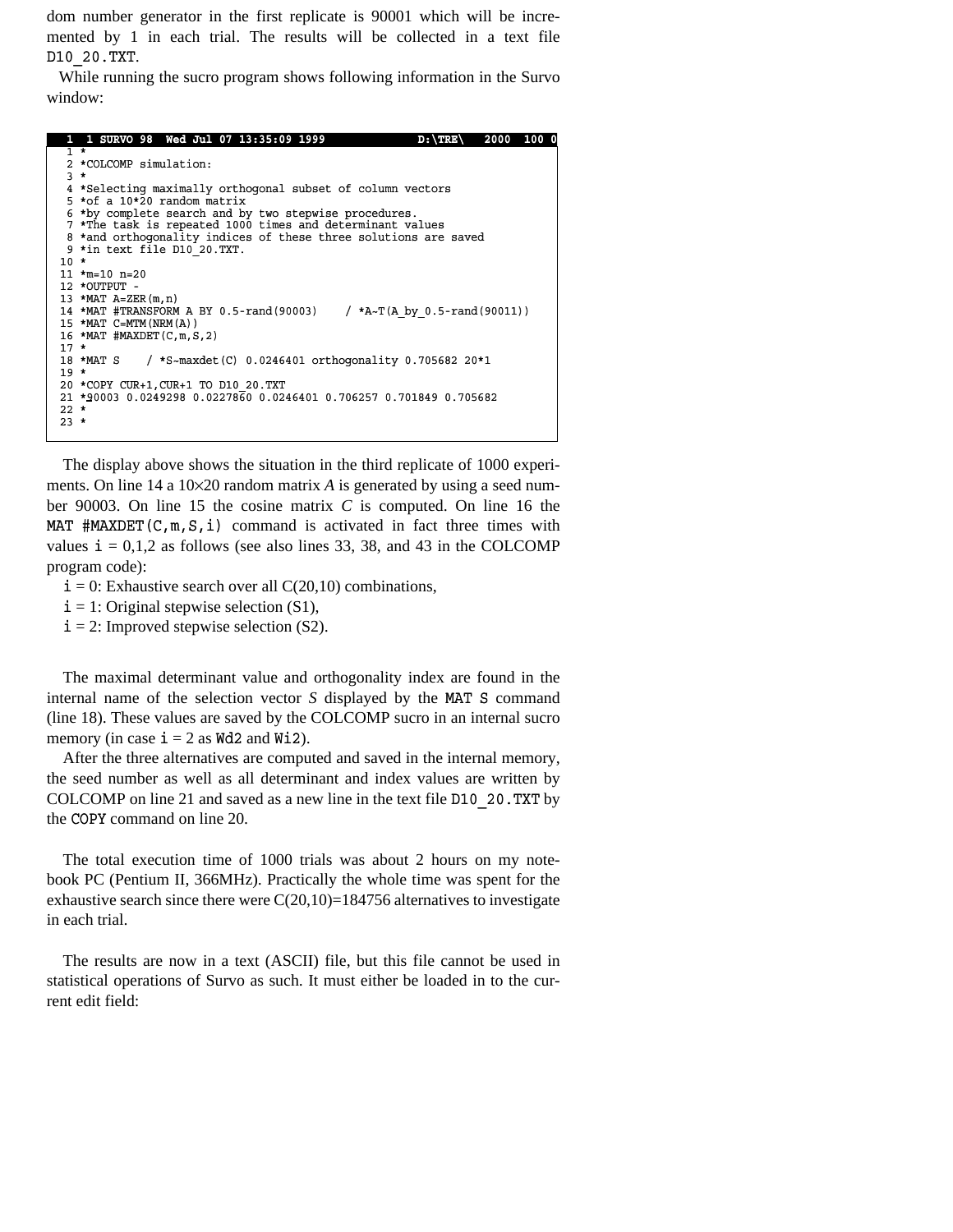|       |          |                          | 1 SURVO 98 Wed Jul 07 13:38:52 1999                                |       |      | $D : \TRE$ |      | 2000 | 0 100 |
|-------|----------|--------------------------|--------------------------------------------------------------------|-------|------|------------|------|------|-------|
| $56*$ |          |                          |                                                                    |       |      |            |      |      |       |
| 57    |          | <b>SLOADP D10 20.TXT</b> |                                                                    |       |      |            |      |      |       |
|       | 58 *Seed | Det0                     | Det <sub>1</sub>                                                   | Det 2 | Ind0 | Ind1       | Ind2 |      |       |
|       |          |                          | 59 *90001 0.0366774 0.0352277 0.0366774 0.725736 0.723658 0.725736 |       |      |            |      |      |       |
|       |          |                          | 60 *90002 0.0331368 0.0247980 0.0331368 0.720525 0.705996 0.720525 |       |      |            |      |      |       |
|       |          |                          | 61 *90003 0.0249298 0.0227860 0.0246401 0.706257 0.701849 0.705682 |       |      |            |      |      |       |
|       |          |                          | 62 *90004 0.0507088 0.0344026 0.0507088 0.742827 0.722442 0.742827 |       |      |            |      |      |       |
|       |          |                          | 63 *90005 0.0356338 0.0314545 0.0356338 0.724248 0.717876 0.724248 |       |      |            |      |      |       |
|       |          |                          | 64 *90006 0.0670452 0.0670452 0.0670452 0.758175 0.758175 0.758175 |       |      |            |      |      |       |
|       |          |                          | 65 *90007 0.0326560 0.0268475 0.0326560 0.719780 0.709926 0.719780 |       |      |            |      |      |       |
|       |          |                          | 66 *90008 0.0633844 0.0633844 0.0633844 0.755040 0.755040 0.755040 |       |      |            |      |      |       |
|       |          |                          | 67 *90009 0.0519172 0.0492536 0.0519172 0.744098 0.741261 0.744098 |       |      |            |      |      |       |
|       |          |                          | 68 *90010 0.0441166 0.0441166 0.0441166 0.735390 0.735390 0.735390 |       |      |            |      |      |       |
|       | 69 *.    |                          |                                                                    |       |      |            |      |      |       |
|       |          |                          |                                                                    |       |      |            |      |      |       |

or copied into a (binary) Survo data file. The latter alternative is always better for large data sets and done simply by a FILE SAVE command:

| 22 1 SURVO 98 Wed Jul 07 14:24:20 1999               | $D:\TRE \ 2000 100 0$ |  |
|------------------------------------------------------|-----------------------|--|
|                                                      |                       |  |
| 71 *FILE SAVE D10 20. TXT TO D10 20                  |                       |  |
|                                                      |                       |  |
| 73 *PLOT D10 20. Ind0. Ind1 / SCALE=0.55 $(0.1)0.85$ |                       |  |
| 74 *PLOT D10_20, Ind0, Ind2                          |                       |  |
|                                                      |                       |  |
|                                                      |                       |  |

The text file  $D10$  20.TXT has been copied (line 71) to a Survo data file D10 20 in which suitable names and types for variables are chosen automatically. Thereafter the results obtained in simulation can be studied with various graphical and statistical tools of Survo.

 It is interesting to see how closely the two stepwise solutions Ind1 and Ind2 are related to the 'true' one Ind0. The two graphs obtained by activating the PLOT commands on lines 73 and 74 tell something about this.

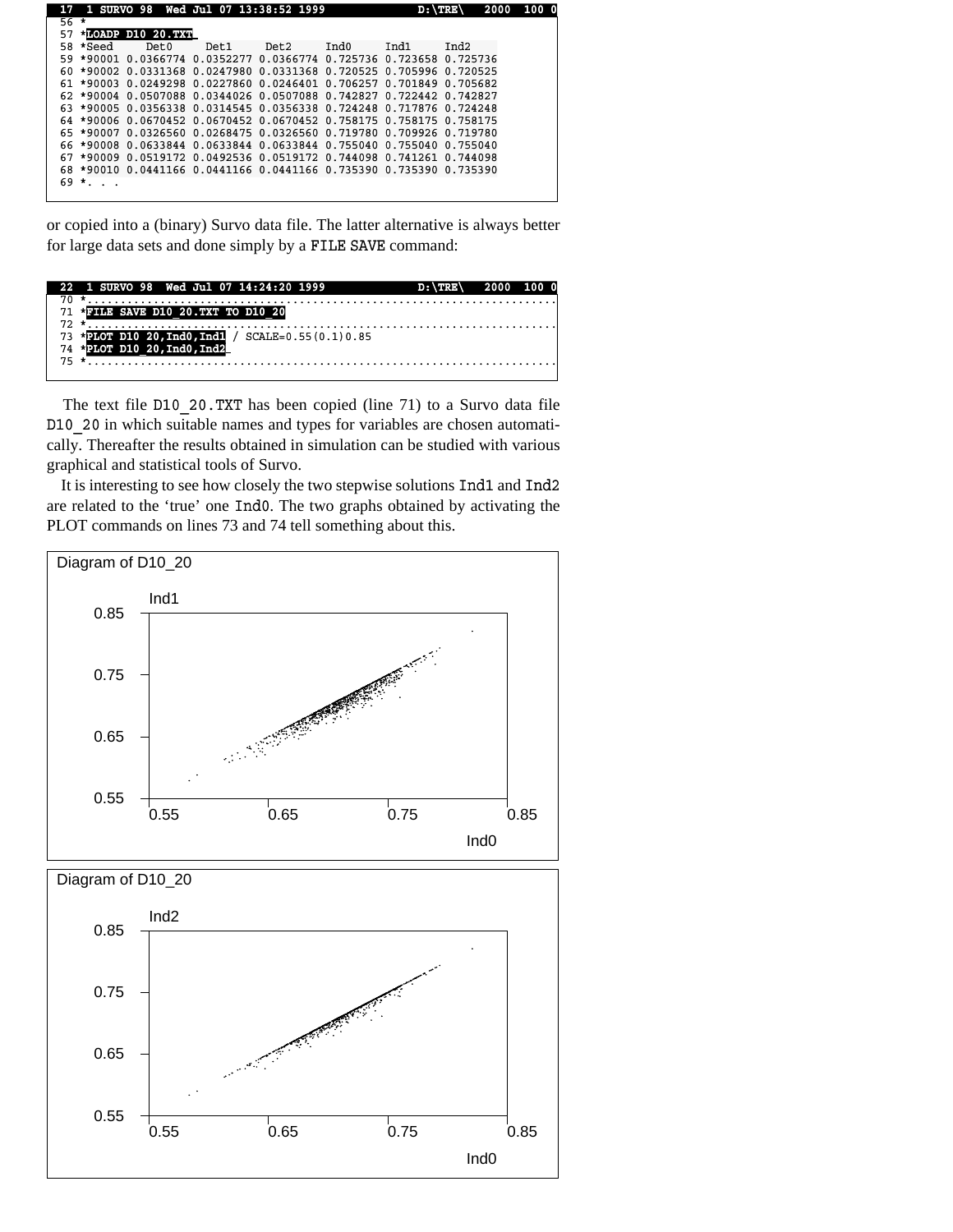The classified frequencies of ratios Ind1/Ind0 and Ind2/Ind0 given already as a table were calculated as follows:

| 17      |                |                                  |        | 1 SURVO 98 Wed Jul 07 14:48:44 1999                             | $D: \TRE$ | 2000 | 100 O |
|---------|----------------|----------------------------------|--------|-----------------------------------------------------------------|-----------|------|-------|
|         | $77 *$         |                                  |        |                                                                 |           |      |       |
|         |                | 78 *VAR R1=Ind1/Ind0 TO D10 20   |        |                                                                 |           |      |       |
|         | $79 *$         |                                  |        |                                                                 |           |      |       |
|         |                |                                  |        | 80 *VARIABLES=R1 R1=0.8, 0.90, 0.95, 0.99, 0.9999999 (<1), 1.00 |           |      |       |
|         |                | 81 TAB D10 20, CUR+1             |        |                                                                 |           |      |       |
|         |                | 82 *TABLE D10 201 A, B, F        | N=1000 |                                                                 |           |      |       |
|         | 83 A R1        | $\pmb{*}$                        |        |                                                                 |           |      |       |
|         | $84 * 0.90$    | $\mathbf 0$                      |        |                                                                 |           |      |       |
|         | $85 * 0.95$    | $\overline{2}$                   |        |                                                                 |           |      |       |
|         | $86 * 0.99$    | 335                              |        |                                                                 |           |      |       |
|         | $87 * < 1$ 260 |                                  |        |                                                                 |           |      |       |
|         | 88 B 1.00 403  |                                  |        |                                                                 |           |      |       |
| $89 *$  |                |                                  |        |                                                                 |           |      |       |
|         | $90$ *         |                                  |        |                                                                 |           |      |       |
|         |                | 91 *VAR R2=Ind2/Ind0 TO D10 20   |        |                                                                 |           |      |       |
|         | $92$ *         |                                  |        |                                                                 |           |      |       |
|         |                |                                  |        | 93 *VARIABLES=R2 R2=0.8,0.90,0.95,0.99,0.9999999(<1),1.00       |           |      |       |
|         |                | 94 *TAB D10 20, CUR+1            |        |                                                                 |           |      |       |
|         |                | 95 *TABLE D10 201 C, D, F N=1000 |        |                                                                 |           |      |       |
|         | 96 C R2        | *                                |        |                                                                 |           |      |       |
|         | $97 * 0.90$    | 0                                |        |                                                                 |           |      |       |
|         | $98 * 0.95$    | $\Omega$                         |        |                                                                 |           |      |       |
|         | $99 * 0.99$    | 81                               |        |                                                                 |           |      |       |
|         | $100 * < 1$    | 167                              |        |                                                                 |           |      |       |
|         | 101 D 1.00     | 752                              |        |                                                                 |           |      |       |
| $102 *$ |                |                                  |        |                                                                 |           |      |       |
|         |                |                                  |        |                                                                 |           |      |       |

 It can also be noted that in this case the distribution of Ind0 is close to normal while that of Det0 is rather skewed as seen from graphs plotted by the HISTO commands of Survo.

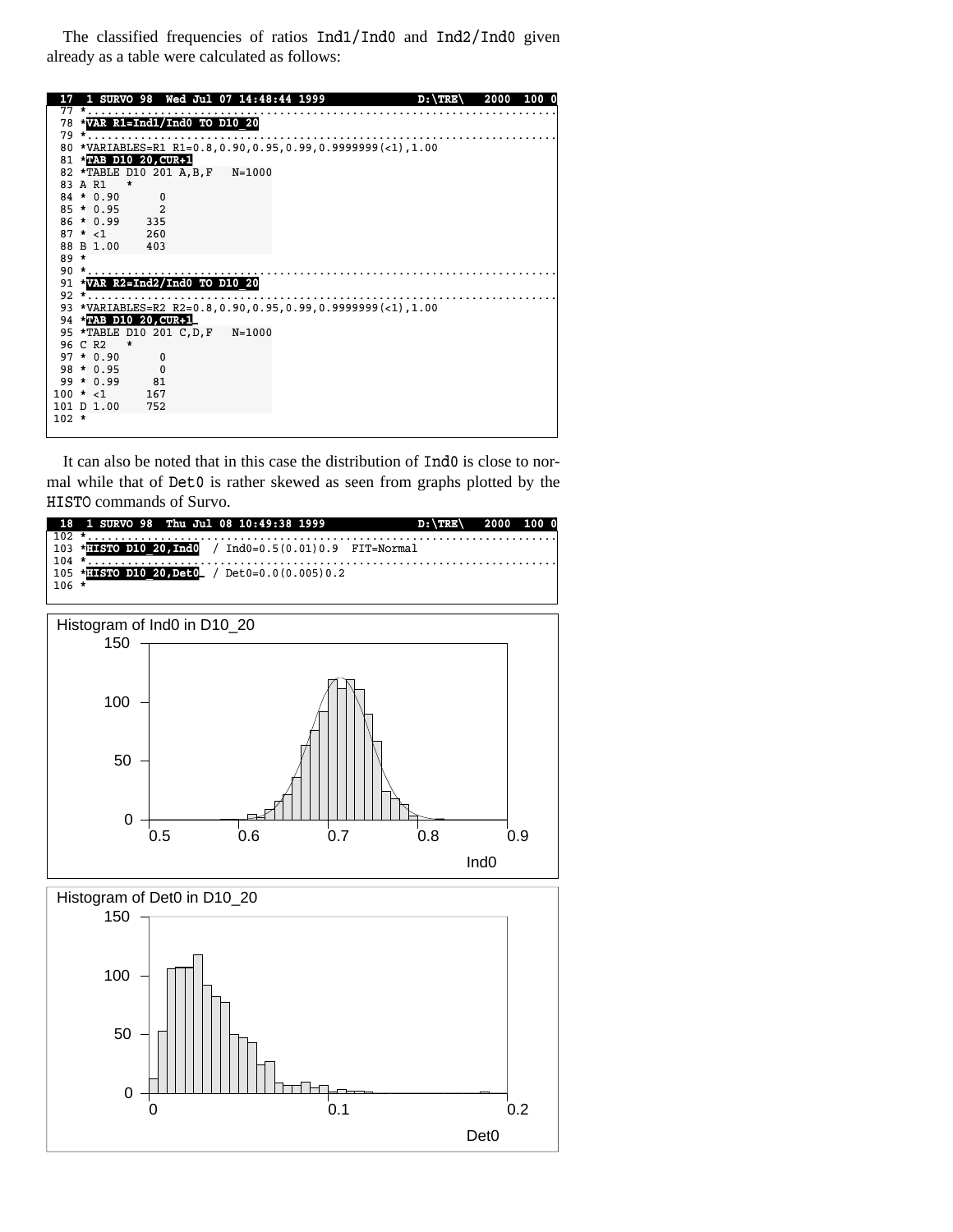The solutions were studied also in higher dimensions. One typical example is described below.



 This example indicates that only stepwise solutions are possible in practice. Making of purely random combinations (lines 23-31, option 3 in #MAXDET) does not produce satisfactory results, but gives a basis for estimating the time needed for exhaustive search (lines 33-34).

 Option 4 (lines 37-43) improves each random combination in the same way as option 2 improved the original stepwise selection. It seems to work better than option 3 but is still far away from stepwise alternatives.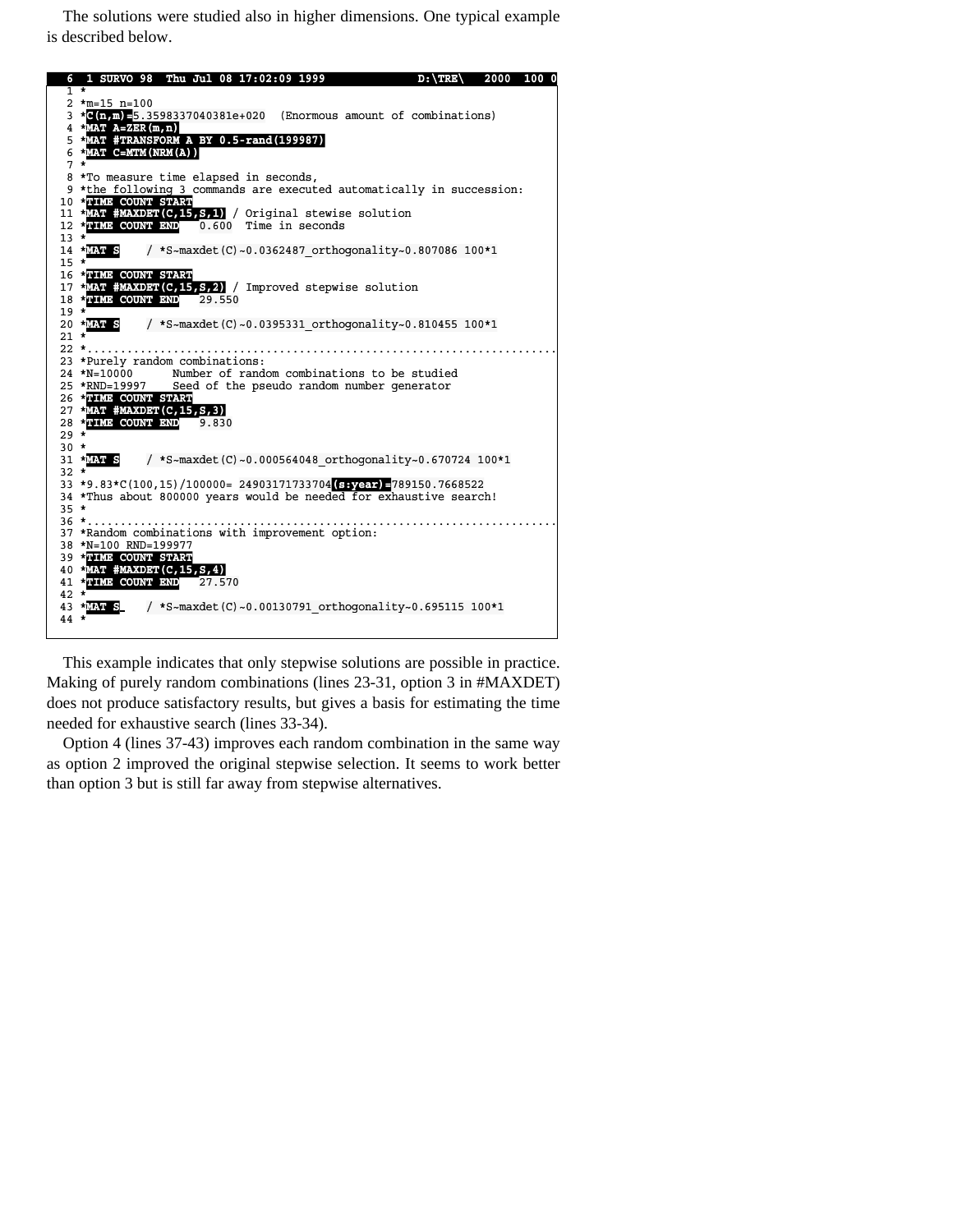## **Cosine rotation in factor analysis**

 As mentioned earlier the stepwise algorithm has its roots in a rotation problem of factor analysis. The original idea without explicit algorithm was presented by *Yrjö Ahmavaara* in a Finnish text book of factor analysis already in 1958 with the name Cosine rotation.

 When making statistical computer programs I talked about this problem with *Touko Markkanen* and *Martti Tienari* in 1961 and these discussions led me to the determinant criterion and to the first form of the stepwise algorithm.

 In the standard model of factor analysis (see e.g. Harman, 1967) with *m* variables and  $r$  common factors the  $m \times m$  correlation matrix  $R$  is decomposed into the form

(1) *R* = *F*Φ*FT* + Ψ

where *F* is the  $m \times r$  matrix of factor loadings,  $\Phi$  is the  $r \times r$  correlation matrix of common factors and Ψ is the *m*×*m* diagonal matrix of variances of unique factors. The decomposition is not unique. If *F* satisfies (1) so does also any

(2)  $A = F(T^T)^{-1}$ 

where *T* is a non-singular *r*×*r* 'rotation' matrix.

 By making suitable assumptions (e.g. multivariate normality of original variables and by setting extra requirements for *F*), for example, a unique ML estimate for *F* can be found by an efficient iterative algorithm presented by Jöreskog (1967).

 From such a 'primary' solution several derived solutions more pleasant for 'interpretation' can be computed by different rotation methods aiming at 'simple structure' so that there are lots of 'zeros' and a suitable number of 'high loadings' in the rotated factor matrix *A* obtained according to (2).

 In the current form of Cosine rotation we try to reach 'simple structure' by selecting the *r* most orthogonal rows (variables) from *F* according to the determinant criterion and letting the *r* rotated factor axes coincide with the vectors of these selected variables.

If  $U$  is the  $r \times r$  submatrix of  $F$  consisting of those  $r$  selected rows and all columns, the rotation matrix will then be

*T* =  $U^T$ [diag( $UU^T$ )]<sup>-1/2</sup>

or in Survo notation simply

MAT  $T=NRM(U')$ .

Then *A* will have a structure where for each of the *r* selected variables there is one high loading on its own factor and zero loadings in all other factors.

 In order to demonstrate how Cosine rotation works, a simulation experiment was made as follows. At first a typical *F* with 'simple structure' and  $m = 100$ ,  $r = 7$  was selected. Also a suitable factor correlation matrix  $\Phi$  was given. Then *R* was computed according to (1), and a sample of 1000 observations was generated from the multivariate normal distribution  $N(0,R)$  by the Survo command MNSIMUL.

 The sample was saved as a Survo data file F100TEST and factor analysis was performed with 7 factors from this data set. At first correlations were esti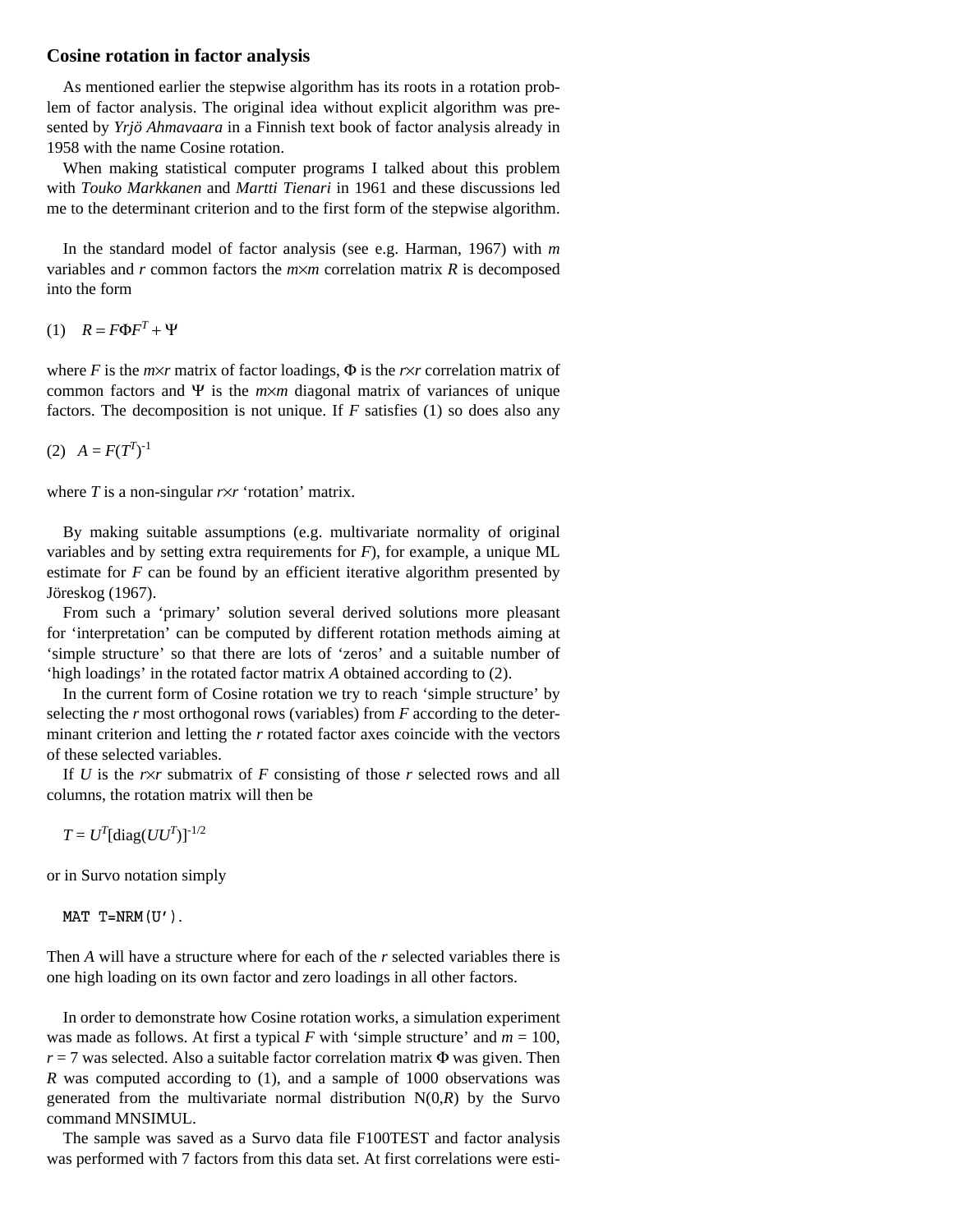mated by the CORR command, then ML solution with 7 factors was found by the FACTA command, and Cosine rotation was performed by the ROTATE command. Finally the rotated factor matrix *A* was compared with the original *F*.

The following snapshots from the edit field tell the details:



 These MAT commands have produced the original factor matrix F. Most of the rows are purely random. To introduce some kind of simple structure, 7 rows are replaced systematically by vectors Y1, ..., Y7 each of them having one high loading while other loadings are pure zeros. My aim is to show that Cosine rotation is able to detect this structure from simulated data when the sample size is large enough.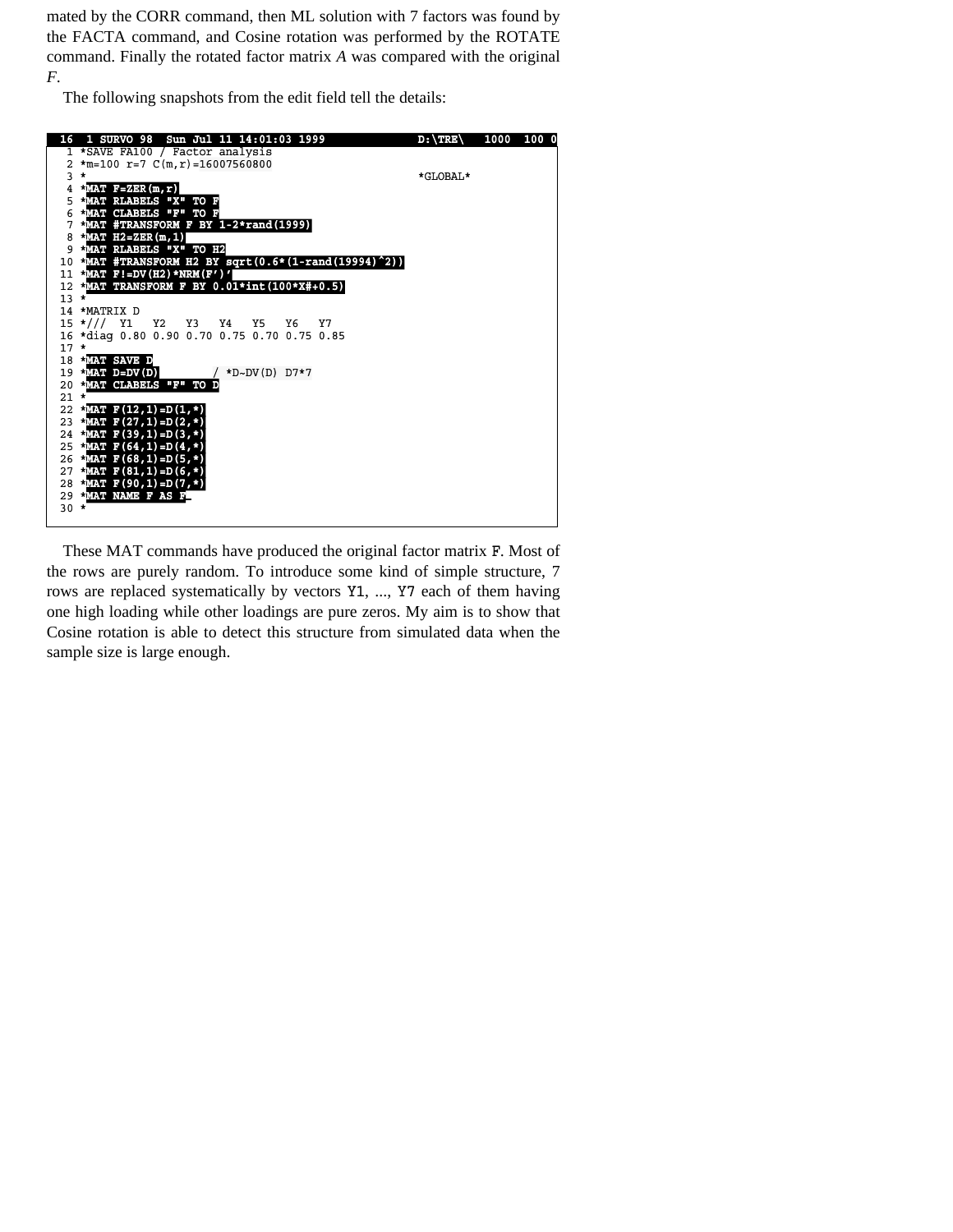Thus the F matrix has the following contents:

| 23      | 1                                 | SURVO 98 Sun Jul 11 14:13:29 1999                                                                                                               | 1000 100 0<br>$D$ : $\{TRE\}$ |
|---------|-----------------------------------|-------------------------------------------------------------------------------------------------------------------------------------------------|-------------------------------|
| 30      |                                   | 31 MAT LOAD F, 12.12, CUR+1                                                                                                                     |                               |
|         | 32 *MATRIX F<br>$33 \frac{*}{11}$ | F3<br>F1<br>F2<br>F4<br>F5<br>F6                                                                                                                | F7                            |
|         | 34 *X1                            | $0.00 - 0.16$<br>$-0.27 - 0.34$<br>0.47<br>0.01                                                                                                 | 0.04                          |
|         | 35 *X2                            | $0.05 - 0.20$<br>0.06<br>0.09<br>$0.19 - 0.24$                                                                                                  | 0.02                          |
|         | 36 *X3<br>37 *X4                  | $0.23 - 0.38 - 0.32$<br>$-0.26$<br>$0.10 - 0.26$<br>$0.08 - 0.16 - 0.50$<br>0.20<br>$0.32 - 0.31$ 0.06                                          | 0.20                          |
|         | 38 *X5                            | $-0.06$ 0.16 $-0.46$ $-0.36$ 0.15 $-0.23$                                                                                                       | 0.24                          |
|         | 39 *X6<br>40 *X7                  | $0.11 - 0.14 - 0.24$ 0.20<br>0.30<br>$0.30 - 0.03$<br>$0.08$ $0.52$ $-0.29$ $-0.01$ $-0.39$<br>0.05                                             | 0.28                          |
|         | 41 *X8                            | $0.36 - 0.35 - 0.04 - 0.02 - 0.18$<br>0.43                                                                                                      | 0.27                          |
|         | 42 *X9                            | $0.17 - 0.06$ $0.21 - 0.16$ $0.14$ $0.20$                                                                                                       | 0.22                          |
|         | 43 *X10<br>44 *X11                | $-0.20 - 0.07 - 0.20 - 0.07$<br>0.51<br>0.33<br>$0.42$ $0.03$ $-0.04$ $-0.22$ $0.04$ $-0.41$ $-0.03$                                            | 0.36                          |
|         | 45 *Y1                            | 0.80<br>0.00<br>0.00<br>0.00<br>0.00<br>0.00                                                                                                    | 0.00                          |
|         | 46 *X13<br>47 *X14                | 0.01<br>$-0.10 - 0.39$ $0.40 - 0.24$<br>$0.25 - 0.40$<br>$0.20 - 0.32 - 0.30 - 0.22 - 0.10 - 0.24$<br>0.49                                      |                               |
|         | 48 *X15                           | $0.28$ $0.57$ $-0.04$ $-0.14$<br>$-0.11$<br>$0.00 \quad 0.35$                                                                                   |                               |
|         | 49 *X16<br>50 *X17                | $0.00$ $0.18 - 0.08$ $0.19$ $0.19$<br>$0.17 - 0.02$                                                                                             |                               |
|         | 51 *X18                           | $0.16$ $0.32$ $-0.16$ $-0.44$ $-0.27$ $-0.35$ $-0.25$<br>$0.19 - 0.60 - 0.19$ $0.31 - 0.14$<br>$0.04 - 0.04$                                    |                               |
|         | 52 *X19                           | $\begin{array}{cccccccc} -0.42 & -0.17 & -0.45 & -0.27 & -0.05 & -0.29 & 0.16 \\ 0.12 & 0.03 & 0.26 & 0.44 & -0.42 & -0.22 & -0.31 \end{array}$ |                               |
|         | 53 *X20<br>54 *X21                | $-0.15 - 0.14$ $0.06 - 0.13$ $0.16$ $0.10 - 0.06$                                                                                               |                               |
|         | 55 *X22                           | $-0.36 - 0.19$ 0.15 0.40 0.09<br>$0.39 - 0.30$                                                                                                  |                               |
|         | 56 *X23<br>57 *X24                | $0.02 - 0.25 - 0.32$ $0.08$ $0.38 - 0.10 - 0.28$<br>$0.27$ $0.38$ $-0.22$ $0.49$ $-0.16$<br>$0.17 - 0.19$                                       |                               |
|         | 58 *X25                           | $-0.10 - 0.15$ 0.17<br>0.02<br>0.13<br>$0.03 - 0.13$                                                                                            |                               |
|         | 59 *X26<br>60 *Y2                 | $-0.20$ 0.42 0.42 $-0.05$ 0.39 $-0.21$ $-0.01$<br>0.00<br>0.90<br>0.00<br>0.00<br>0.00<br>0.00                                                  | 0.00                          |
|         | 61 *X28                           | $-0.04 - 0.05 - 0.05$<br>$0.02 - 0.07 - 0.02 - 0.06$                                                                                            |                               |
|         | 62 *X29<br>63 *X30                | $0.25 - 0.06$ 0.24 0.05 -0.06<br>0.10<br>$-0.11$ $-0.37$ $-0.35$ 0.31 $-0.26$ $-0.36$                                                           | 0.13                          |
|         | 64 *X31                           | $0.19 - 0.21 - 0.27 - 0.33 - 0.15 - 0.29$<br>0.41                                                                                               | 0.16                          |
|         | 65 *X32                           | $-0.25$ $0.17$ $-0.29$ $-0.16$ $-0.48$ $0.01$ $-0.27$                                                                                           |                               |
|         | 66 *X33<br>67 *X34                | $0.05$ $0.31$ $0.45$ $-0.16$ $-0.23$ $-0.47$<br>$0.43$ $0.16$ $-0.22$ $-0.43$ $-0.06$ $0.10$ $-0.07$                                            | 0.03                          |
|         | 68 *X35                           | $-0.21 - 0.24 - 0.22 - 0.30 - 0.18$<br>0.35                                                                                                     | 0.26                          |
|         | 69 *X36<br>70 *X37                | $-0.12$ $-0.24$ $-0.33$ 0.08 0.12<br>$0.57 - 0.17$<br>$0.38$ $0.47$ $0.12$<br>$0.09 - 0.07$<br>$-0.41$                                          | 0.15                          |
|         | 71 *X38                           | $-0.07 - 0.22$ $0.21$ $0.10 - 0.15 - 0.17 - 0.27$                                                                                               |                               |
|         | 72 *Y3<br>73 *X40                 | $0.00 \t 0.00 \t 0.70$<br>0.00 0.00<br>0.00<br>$-0.31 - 0.01 - 0.12$ 0.35 $-0.32 - 0.22$                                                        | 0.00<br>0.39                  |
|         | 74 *X41                           | $0.29 - 0.26 - 0.17 - 0.25$ 0.01<br>0.41                                                                                                        | 0.31                          |
|         | 75 *X42<br>76 *X43                | $-0.29 - 0.11 - 0.37$ 0.07 0.02<br>0.34<br>$-0.28 - 0.04$ 0.16 0.29 $-0.22 - 0.36 - 0.02$                                                       | 0.25                          |
|         | 77 *X44                           | $0.18 - 0.28 - 0.34$ $0.37$ $0.05 - 0.05 - 0.09$                                                                                                |                               |
|         | 78 *X45                           | $0.12$ $0.06$ $-0.30$ $-0.32$ $-0.30$ $-0.38$ 0.15                                                                                              |                               |
|         | 79 *X46<br>80 *X47                | $-0.30 - 0.05$ 0.19 0.32 $-0.26$<br>0.11<br>$-0.23$ $0.37$ $-0.17$ $-0.28$ $-0.32$<br>$0.04 - 0.33$                                             | 0.50                          |
|         | 81 *X48                           | $-0.46$ 0.22 0.01 0.48 $-0.17$ $-0.27$ $-0.03$                                                                                                  |                               |
|         | 82 *X49<br>83 *X50                | $0.00 - 0.25$ $0.12 - 0.07 - 0.27 - 0.19$<br>0.21<br>$0.25$ 0.20<br>0.20<br>0.23<br>0.01                                                        | 0.23<br>0.10                  |
|         | 84 *X51                           | $0.10 - 0.12 0.11$<br>$0.02 - 0.20$ $0.26 - 0.13$                                                                                               |                               |
|         | 85 *X52<br>86 *X53                | $0.06$ $0.14$ $0.14$ $0.32$ $-0.12$<br>0.18<br>$-0.40$ $0.05$ $-0.40$ $-0.28$ $-0.22$<br>0.26                                                   | 0.23<br>0.10                  |
|         | 87 *X54                           | $-0.15$ $0.23$ $-0.03$ $0.02$ $-0.24$ $-0.17$                                                                                                   | 0.06                          |
|         | 88 *X55<br>89 *X56                | $0.24$ 0.36 0.07 0.15<br>$0.56 - 0.01$<br>$0.09 - 0.24$ $0.29$ $0.32$ $0.12 - 0.35 - 0.35$                                                      | 0.00                          |
|         | 90 *X57                           | $0.31 - 0.05 - 0.34 - 0.12$ $0.35$ $0.10 - 0.41$                                                                                                |                               |
|         | 91 *X58<br>92 *X59                | $0.24 - 0.24$<br>$-0.19$ $0.22$ $0.21$ $-0.07$<br>$-0.46$ 0.17 0.36 0.34 $-0.14$<br>$0.06 - 0.09$                                               | 0.24                          |
|         | 93 *X60                           | $-0.20 - 0.35 - 0.01 - 0.32$<br>$0.35 - 0.39$                                                                                                   | 0.26                          |
|         | 94 *X61<br>95 *X62                | $\begin{array}{cccccc} 0.24 & -0.40 & 0.02 & 0.37 & 0.07 & -0.32 & 0.28 \\ 0.06 & -0.45 & 0.26 & -0.36 & 0.06 & -0.01 & -0.25 \end{array}$      |                               |
|         | 96 *X63                           | $0.10$ $0.20$ $-0.28$ $-0.20$ $-0.15$ $0.46$ $-0.21$                                                                                            |                               |
|         | 97 $*Y4$<br>98 *X65               | $0.00 \t 0.00 \t 0.00 \t 0.75 \t 0.00 \t 0.00 \t 0.00$<br>$0.37 - 0.36$<br>0.19<br>$-0.10 - 0.36$<br>0.17                                       | 0.33                          |
|         | 99 *X66                           | $-0.20 - 0.22$<br>0.45<br>$0.10 - 0.14$<br>$0.45 - 0.27$                                                                                        |                               |
|         | 100 *X67                          | $-0.42 - 0.17$<br>$0.16 - 0.01$<br>$0.06 - 0.47 - 0.14$                                                                                         |                               |
|         | 101 *Y5<br>102 *X69               | 0.00<br>0.00<br>0.00<br>0.00<br>0.70<br>0.00<br>0.03<br>$-0.16 - 0.25$<br>$0.20 - 0.33$<br>0.14                                                 | 0.00<br>0.06                  |
|         | 103 *X70                          | $0.11 - 0.34$<br>$0.15 - 0.32$<br>0.19<br>$0.23 - 0.28$                                                                                         |                               |
|         | 104 *X71<br>105 *X72              | $0.02$ $0.00$ $-0.05$<br>0.38<br>$0.12 - 0.27 - 0.04$<br>$0.11 - 0.27$<br>0.12<br>0.09<br>0.05<br>$0.30 - 0.28$                                 |                               |
|         | 106 *X73                          | $-0.06 - 0.25 - 0.01 - 0.13$<br>0.20<br>$0.10 - 0.28$                                                                                           |                               |
|         | 107 *X74<br>108 *X75              | 0.13<br>0.19<br>0.26<br>$0.07 - 0.26 - 0.19$<br>$-0.04 - 0.39 - 0.11$<br>0.35<br>$0.28 - 0.06$                                                  | 0.20<br>0.48                  |
|         | 109 *X76                          | $-0.33$<br>$0.21$ $0.07$<br>$0.46 - 0.13$<br>0.24                                                                                               | 0.35                          |
|         | 110 *X77<br>111 *X78              | $-0.34 - 0.20 - 0.27 - 0.35 - 0.32$<br>$0.19 - 0.11$<br>$-0.22$<br>$0.24 - 0.13 - 0.23$<br>$0.21$ -0.22 -0.21                                   |                               |
|         | 112 *X79                          | $-0.16$<br>$0.14$ $0.01$ $0.32$ $-0.25$<br>0.34                                                                                                 | 0.09                          |
|         | 113 *X80<br>114 *Y6               | $0.28 - 0.34$ $0.31 - 0.04 - 0.16 - 0.33$<br>$-0.20$<br>0.00<br>0.00 0.00<br>0.00<br>0.00<br>0.75                                               | 0.00                          |
|         | 115 *X82                          | $0.17 - 0.09 - 0.38 - 0.36$<br>0.08<br>$0.26 - 0.37$                                                                                            |                               |
|         | 116 *X83<br>117 *X84              | 0.35<br>$0.36 - 0.32$<br>$0.03 - 0.40$<br>$0.11 - 0.27$<br>0.16<br>0.17<br>$0.05 - 0.14 - 0.13 - 0.11 - 0.18$                                   |                               |
|         | 118 *X85                          | $0.18 - 0.20 - 0.37 - 0.40 - 0.27$<br>$-0.34$                                                                                                   | 0.13                          |
|         | 119 *X86                          | $0.05 - 0.12 - 0.20$<br>$0.32 - 0.03$<br>$0.28 - 0.26$                                                                                          |                               |
|         | 120 *X87<br>121 *X88              | 0.12<br>$0.14 - 0.49$<br>$0.31 - 0.38 - 0.13$<br>$-0.12$<br>$-0.02 - 0.08$ 0.15 0.09 $-0.17$<br>$0.09 - 0.19$                                   |                               |
|         | 122 *X89<br>123 *Y7               | 0.02<br>$0.04 - 0.03$ $0.04 - 0.06$<br>0.01<br>0.00                                                                                             | 0.00<br>0.85                  |
|         | 124 *X91                          | 0.00<br>0.00<br>0.00<br>0.00<br>0.00<br>$0.28$ $0.17$ $-0.18$ $-0.22$ $-0.41$<br>$-0.24$                                                        | 0.00                          |
|         | 125 *X92                          | 0.02<br>$0.03 - 0.03$<br>$0.04 - 0.03 - 0.01 - 0.02$                                                                                            |                               |
|         | 126 *X93<br>127 *X94              | $0.17$ $0.21$ $-0.44$ $-0.44$ $-0.19$ $-0.30$<br>0.10<br>0.31<br>$0.07$ $0.19$ $0.34$<br>$0.24 - 0.06 - 0.01$                                   |                               |
|         | 128 *X95                          | $-0.07 - 0.32$<br>0.44<br>0.01<br>0.39<br>0.10                                                                                                  | 0.07                          |
|         | 129 *X96<br>130 *X97              | 0.28<br>0.04<br>$0.14 - 0.08$<br>$0.34 - 0.05$<br>$0.29 - 0.09 - 0.20$<br>0.39<br>0.37<br>0.10                                                  | 0.38<br>0.01                  |
|         | 131 *X98                          | $0.21 - 0.39$ $0.38 - 0.25$<br>0.33<br>0.14                                                                                                     | 0.27                          |
|         | 132 *X99<br>133 *X100             | $-0.21 - 0.02 - 0.19$ 0.29 $-0.01$<br>0.23<br>0.13 -0.32 0.22 0.03 -0.11 -0.32 -0.45                                                            | 0.13                          |
| $134 *$ |                                   |                                                                                                                                                 |                               |
|         |                                   |                                                                                                                                                 |                               |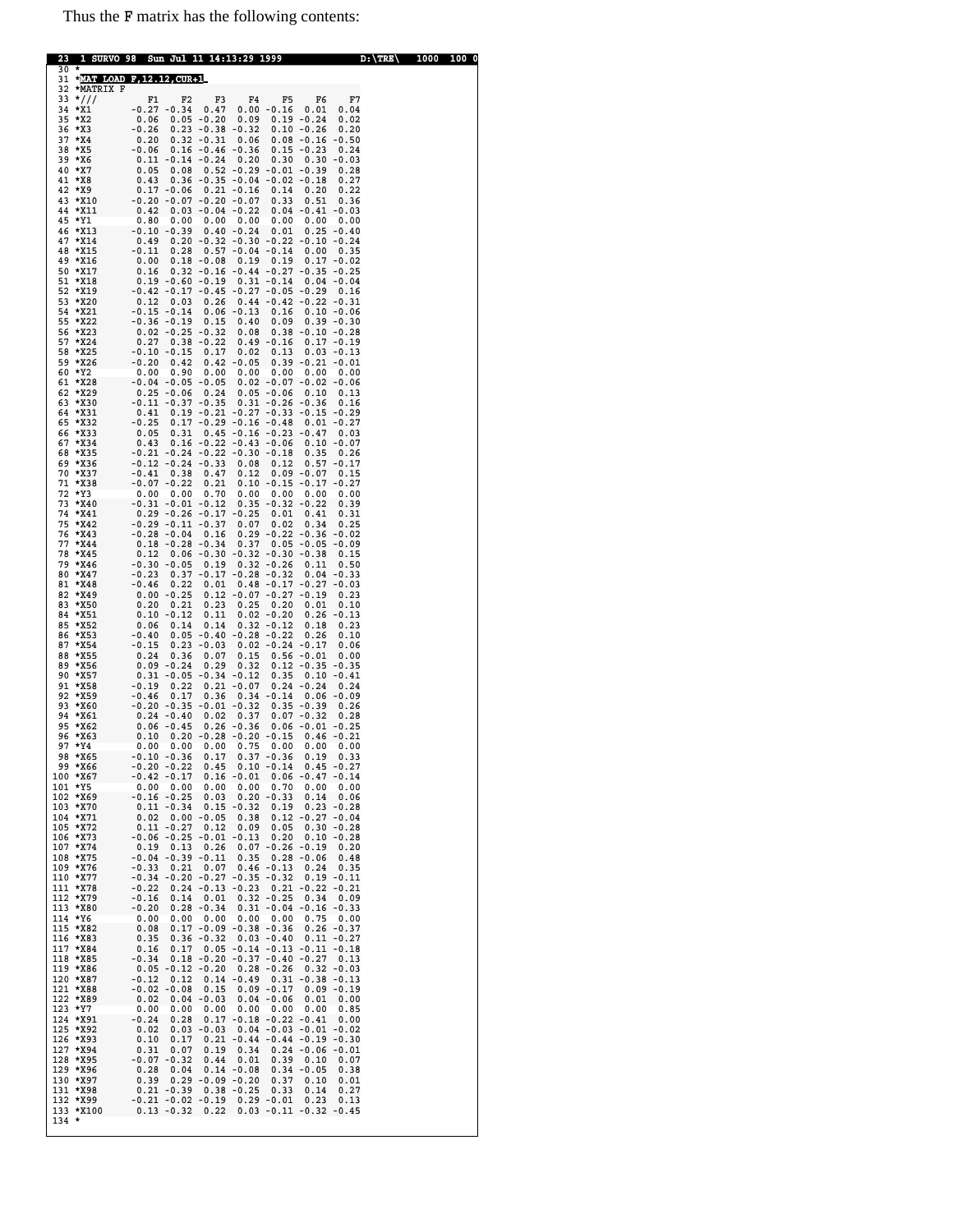Let all the correlations between factors be  $\rho = 0.2$ . Then the factor correlation matrix  $\Phi$  and the correlation matrix *R* having the structure (1) are computed as follows:

|         | 12 1 SURVO 98 Sun Jul 11 16:53:50 1999               | $D: \TRE$ | 1000 100 0 |
|---------|------------------------------------------------------|-----------|------------|
| $135 *$ |                                                      |           |            |
|         | $136 *rho=0.2$                                       |           |            |
|         | 137 SMAT PHI!=IDN $(r, r, 1$ -rho)+CON $(r, r,$ rho) |           |            |
| 138     | EMAT R=F*PHI*F'                                      |           |            |
|         | 139 $*$ MAT PSI!=IDN(m,m)-DIAG(R)                    |           |            |
| 140     | <b>EMAT R=R+PSI</b><br>*R~F*PHI*F'+PSI 100*100       |           |            |
| $141 *$ |                                                      |           |            |
|         |                                                      |           |            |

 In the next display line 143 tells how a sample of 1000 observations from the multivariate distribution  $N(0,R)$  is generated by an MNSIMUL command. The second parameter (\*) indicates that means and standard deviations of all variables are 0 and 1, respectively. The sample (100 variables and 1000 observations) is saved in a Survo data file F100TEST.

 The sample correlations are computed from this data file and saved as a 100×100 matrix file CORR.M by the CORR command on line 145.

 The maximum likelihood factorization with 7 factors is performed by the FACTA command (line 146) from the correlation matrix CORR.M. The 100×7 factor matrix is saved as a matrix file FACT.M.

 Finally, Cosine rotation is made by the ROTATE command (line 147) and the rotated matrix is saved as AFACT.M and loaded into the edit field (lines 148-178; certain lines are deleted afterwards).

 Line 149 (giving the labels of the columns) is very important. It tells that variables Y1, ..., Y7 - which were supposed to be factor variables - really form the selected, maximally orthogonal basis for the solution. Already this proves that we have found the original structure from a noisy data. Here we have again a situation where alphanumeric labels turn out to be very useful.

| 22      | 1 SURVO 98                                              |                                    |                | Sun Jul 11 16:59:46 1999     |                                                                                               |       |                          | $D:\TRE$        | 1000           | 1000 |
|---------|---------------------------------------------------------|------------------------------------|----------------|------------------------------|-----------------------------------------------------------------------------------------------|-------|--------------------------|-----------------|----------------|------|
| $142$ * |                                                         |                                    |                |                              |                                                                                               |       |                          |                 |                |      |
|         | 143 *MNSIMUL R, *, F100TEST, 1000, 0                    |                                    |                |                              |                                                                                               |       |                          |                 |                |      |
| $144 *$ |                                                         |                                    |                |                              |                                                                                               |       |                          |                 |                |      |
|         | 145 *CORR F100TEST                                      |                                    |                |                              |                                                                                               |       |                          |                 |                |      |
|         | 146 *FACTA CORR.M, 7                                    |                                    |                |                              |                                                                                               |       |                          |                 |                |      |
|         | 147 *ROTATE FACT.M, 7, CUR+1 / METHOD=COS RESULTS=100   |                                    |                |                              |                                                                                               |       |                          |                 |                |      |
|         | 148 *Rotated factor matrix AFACT.M=FACT.M*inv(TFACT.M)' |                                    |                |                              |                                                                                               |       |                          |                 |                |      |
| $149 *$ |                                                         | Y4                                 | Y <sub>2</sub> | Y7                           | Y6                                                                                            | Y1    | Y3                       |                 | Y5 Sumsqr      |      |
|         | 150 *X1                                                 |                                    |                |                              | $-0.051$ $-0.329$ 0.093 $-0.016$ $-0.287$                                                     |       |                          | $0.475 - 0.123$ | 0.443          |      |
|         | 151 *X2                                                 | 0.117                              |                |                              | $0.052$ $0.046$ $-0.263$                                                                      |       | $0.046 - 0.239$          | 0.139           | 0.166          |      |
|         | $152 * X3$                                              | $-0.297$                           |                |                              | $0.244$ $0.205$ $-0.234$ $-0.310$ $-0.373$ $0.078$                                            |       |                          |                 | 0.486          |      |
|         | $153 * X4$                                              |                                    |                |                              | $0.059$ $0.358$ $-0.543$ $-0.153$ $0.222$ $-0.314$ $0.070$                                    |       |                          |                 | 0.602          |      |
|         | 154 *X5                                                 |                                    |                |                              | $-0.354$ 0.116 0.222 $-0.244$ $-0.024$ $-0.470$ 0.145                                         |       |                          |                 | 0.489          |      |
|         | 155 *X6                                                 |                                    |                |                              | $0.248 - 0.105 - 0.119$ 0.355 0.134 -0.189 0.271                                              |       |                          |                 | 0.340          |      |
|         | 156 *X7                                                 | $-0.325$                           |                |                              | $0.078$ $0.373$ $-0.392$ $0.027$ $0.455$                                                      |       |                          | 0.044           | 0.614          |      |
|         | 157 *X8                                                 | $-0.004$                           |                |                              | $0.309$ $0.248$ $-0.153$ $0.494$ $-0.322$ $-0.082$                                            |       |                          |                 | 0.535          |      |
|         | 158 *X9                                                 |                                    |                |                              | $-0.147 - 0.016$ 0.279 0.208 0.146                                                            |       | 0.149                    | 0.111           | 0.199          |      |
|         | 159 *X10                                                |                                    |                |                              | $0.001 - 0.029$ $0.367$ $0.498 - 0.258 - 0.209$                                               |       |                          | 0.309           | 0.590          |      |
|         | 160 *X11                                                |                                    |                |                              | $-0.264$ $-0.018$ $-0.026$ $-0.386$ 0.452 $-0.042$                                            |       |                          | 0.091           | 0.434          |      |
|         | $161 * Y1$                                              | 0.000                              |                | $0.000$ $0.000$ $0.000$      |                                                                                               |       | $0.791$ $0.000$ $0.000$  |                 | 0.626          |      |
|         | 162 *X13                                                |                                    |                |                              | $-0.302 -0.342 -0.409$ 0.170 $-0.053$ 0.405                                                   |       |                          | 0.073           | 0.576          |      |
|         | 163 *X14                                                | $-0.280$                           |                |                              | $0.141 - 0.252 - 0.117$ $0.515 - 0.310 - 0.230$                                               |       |                          |                 | 0.589          |      |
|         | $164$ *                                                 | (73 lines deleted in this display) |                |                              |                                                                                               |       |                          |                 |                |      |
|         | 165 *X88                                                |                                    |                |                              | $0.081 - 0.124 - 0.163$ 0.063 -0.018 0.146 -0.154                                             |       |                          |                 | 0.098          |      |
|         | 166 *X89                                                | 0.011                              |                |                              | $0.099$ 0.063 -0.009 -0.054 -0.029 -0.113                                                     |       |                          |                 | 0.030          |      |
|         | 167 *Y7                                                 | 0.000                              |                |                              | $0.000$ $0.838$ $0.000$ $0.000$ $0.000$                                                       |       |                          | 0.000           | 0.703          |      |
|         | 168 *X91<br>169 *X92                                    | $-0.241$                           |                |                              | $0.275$ $0.021$ $-0.401$ $-0.236$ $0.118$ $-0.217$                                            |       |                          |                 | 0.412          |      |
|         | 170 *X93                                                | 0.047                              |                |                              | $0.018 - 0.021 - 0.001$ $0.027 - 0.034 - 0.082$<br>$0.133 - 0.285 - 0.199$ 0.076 0.167 -0.378 |       |                          |                 | 0.012          |      |
|         | 171 *X94                                                | $-0.458$<br>0.359                  |                |                              | $0.041 - 0.013 - 0.030$ $0.325$ $0.201$                                                       |       |                          | 0.213           | 0.525<br>0.323 |      |
|         | 172 *X95                                                |                                    |                |                              | $0.008 - 0.286$ $0.177$ $0.066 - 0.076$                                                       |       | 0.405                    | 0.414           | 0.459          |      |
|         | 173 *X96                                                | $-0.060$                           |                |                              | $0.046$ $0.395 -0.062$ $0.315$                                                                |       | 0.136                    | 0.324           | 0.389          |      |
|         | 174 *X97                                                | $-0.182$                           |                | $0.258 - 0.035$              |                                                                                               |       | $0.093$ $0.421$ $-0.063$ | 0.380           | 0.436          |      |
|         | 175 *X98                                                |                                    |                | $-0.264 - 0.367$ 0.248 0.165 |                                                                                               | 0.242 | 0.356                    | 0.396           | 0.636          |      |
|         | 176 *X99                                                |                                    |                |                              | $0.298 - 0.043$ $0.159$ $0.224 - 0.196 - 0.163 - 0.045$                                       |       |                          |                 | 0.233          |      |
|         | 177 *X100                                               |                                    |                |                              | $-0.001$ $-0.273$ $-0.455$ $-0.364$ 0.125                                                     |       |                          | $0.208 - 0.093$ | 0.482          |      |
|         | 178 *Sumsqr                                             | 7.224                              | 5.562          |                              | 6.219 6.081                                                                                   | 6.376 | 6.352                    |                 | 5.982 43.796   |      |
| $179 *$ |                                                         |                                    |                |                              |                                                                                               |       |                          |                 |                |      |
|         |                                                         |                                    |                |                              |                                                                                               |       |                          |                 |                |      |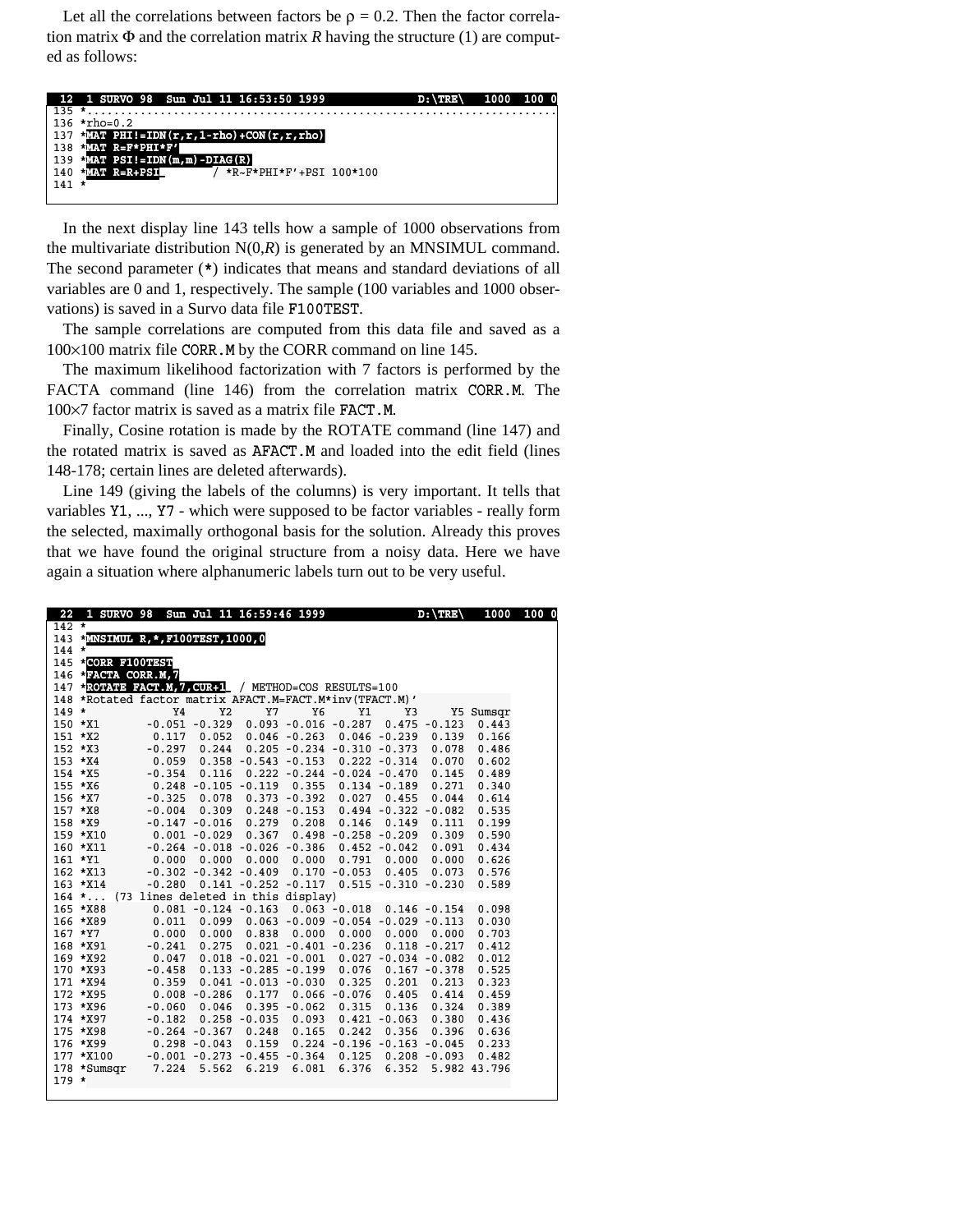| $\sqrt{22}$ | 1 SURVO 98 Sun Jul 11 16:59:46 1999    |          |       |               |                                                                |           |       | $D: \TRE$       | 1000 | 100 0 |
|-------------|----------------------------------------|----------|-------|---------------|----------------------------------------------------------------|-----------|-------|-----------------|------|-------|
| $179 *$     |                                        |          |       |               |                                                                |           |       |                 |      |       |
|             | 180 *Rotation matrix TFACT.M           |          |       |               |                                                                |           |       |                 |      |       |
| $181 *$     |                                        | Y4       | Y2    | Y7            | Y6                                                             | <b>Y1</b> | Y3    | Y5              |      |       |
|             | 182 *F1                                |          |       |               | $-0.623$ $-0.462$ $-0.429$ $-0.481$ $-0.615$ $-0.599$ $-0.577$ |           |       |                 |      |       |
|             | $183 * F2$                             | $-0.472$ |       |               | $0.510 - 0.306 - 0.217$                                        | 0.425     | 0.100 | 0.015           |      |       |
|             | 184 *F3                                | $-0.198$ |       |               | $0.113$ $0.666$ $-0.449$ $-0.078$ $-0.001$                     |           |       | 0.292           |      |       |
|             | 185 *F4                                | 0.174    |       |               | $0.530$ $0.069$ $-0.052$ $-0.354$ $0.357$ $-0.462$             |           |       |                 |      |       |
|             | 186 *F5                                |          |       |               | $-0.039$ $-0.411$ $-0.336$ $-0.388$ $-0.127$ 0.635             |           |       | 0.053           |      |       |
|             | 187 *F6                                |          |       |               | $0.514$ -0.078 -0.039 -0.586 0.293 -0.235 -0.164               |           |       |                 |      |       |
|             | 188 *F7                                |          |       |               | $-0.233 - 0.241$ $0.400$ $0.151$ $0.455$                       |           |       | $0.213 - 0.581$ |      |       |
| $189 *$     |                                        |          |       |               |                                                                |           |       |                 |      |       |
|             | 190 *Factor correlation matrix RFACT.M |          |       |               |                                                                |           |       |                 |      |       |
| $191 *$     |                                        | Y4       | Y2    | Y7            | Y6                                                             | Y1        | Y3    | Y5              |      |       |
|             | 192 *Y4                                | 1.000    |       | $0.149$ 0.192 | 0.161                                                          | 0.186     | 0.194 | 0.264           |      |       |
|             | 193 *Y2                                | 0.149    | 1.000 | 0.198         | 0.202                                                          | 0.224     | 0.223 | 0.194           |      |       |
|             | 194 *Y7                                | 0.192    |       | $0.198$ 1.000 | 0.184                                                          | 0.271     | 0.132 | 0.162           |      |       |
|             | 195 *Y6                                | 0.161    | 0.202 | 0.184         | 1.000                                                          | 0.203     | 0.171 | 0.155           |      |       |
|             | 196 *Y1                                | 0.186    | 0.224 | 0.271         | 0.203                                                          | 1.000     | 0.231 | 0.183           |      |       |
|             | 197 *Y3                                | 0.194    | 0.223 | 0.132         | 0.171                                                          | 0.231     | 1.000 | 0.131           |      |       |
|             | 198 *Y5                                | 0.264    | 0.194 | 0.162         | 0.155                                                          | 0.183     | 0.131 | 1.000           |      |       |
| 199 *       |                                        |          |       |               |                                                                |           |       |                 |      |       |
|             |                                        |          |       |               |                                                                |           |       |                 |      |       |

 The ROTATE command has saved the rotation matrix *T* as TFACT.M and the estimate of factor correlations as RFACT.M. We see that all correlations (lines 190-198) are reasonably close to the theoretical value  $\rho = 0.2$ .

 It remains to be checked how good is the match between the original factor matrix  $F$  (saved as matrix file F) and the rotated factor matrix  $A = AFACT \cdot M$ obtained from the sample.

 Due to possible ambiguity in rotation it is reasonable to seek an *r*×*r* transformation matrix *L* which minimizes

 $f(L) = ||AL - F||_2.$ 

The solution of this least squares problem is

 $L = (A^T A)^{-1} A^T F$ .

Besides *L* - especially in connection with factor analysis - it is worthwhile to compute the residual matrix

 $E = AL - F$ 

or compare *AL* and *F* by other means as done in general situations by Ahmavaara already in 1954. Here we only compute the sum of squares of the elements of *E* which is the same as the minimum of  $f(L)$  squared.

| 13      |                                  |    | 1 SURVO 98 Sun Jul 11 17:43:40 1999                             |              |             |     | $D$ : $\TRE$      | 1000   | 100 0 |
|---------|----------------------------------|----|-----------------------------------------------------------------|--------------|-------------|-----|-------------------|--------|-------|
| 200     | $\cdots$                         |    |                                                                 |              |             |     |                   |        |       |
| 201     | <b>EMAT A=AFACT.M</b>            |    |                                                                 | / *A~A 100*7 |             |     |                   |        |       |
| 202     | $EMAT$ L=INV(A'*A)*A'*F          |    |                                                                 |              |             |     |                   |        |       |
| 203     | CMAT LOAD L, 12.1234, CUR+1      |    |                                                                 |              |             |     |                   |        |       |
|         | 204 *MATRIX L                    |    |                                                                 |              |             |     |                   |        |       |
|         | $205 * INV(A'*A)*A'*F$           |    |                                                                 |              |             |     |                   |        |       |
|         | $206$ *///                       | F1 | F2                                                              | F3           | F4          | F5. | F6                | F7     |       |
|         | 207 *Y4                          |    | $-0.0071$ $-0.0068$ $-0.0266$ 0.9724                            |              |             |     | $0.0549 - 0.0136$ | 0.0185 |       |
|         | 208 *Y2                          |    | $0.0005$ 1.0425 0.0003 -0.0263 0.0362 -0.0166                   |              |             |     |                   | 0.0007 |       |
|         | 209 *Y7                          |    | $-0.0015$ $-0.0039$ 0.0217 $-0.0079$ 0.0323 $-0.0060$           |              |             |     |                   | 0.9761 |       |
|         | 210 *Y6                          |    | $0.0132 - 0.0279 - 0.0345 - 0.0578$ 0.0004 1.0244               |              |             |     |                   | 0.0282 |       |
|         | 211 *Y1                          |    | $0.9486$ 0.0255 -0.0011 -0.0284 -0.0058 0.0130 0.0355           |              |             |     |                   |        |       |
|         | $212 * Y3$                       |    | $0.0217 - 0.0160$ 1.0180 0.0632 -0.0444 0.0255 -0.0621          |              |             |     |                   |        |       |
|         | $213 * Y5$                       |    | $-0.0198$ $-0.0187$ $-0.0164$ 0.0206 0.9833 $-0.0059$ $-0.0224$ |              |             |     |                   |        |       |
| $214$ * |                                  |    |                                                                 |              |             |     |                   |        |       |
| $215 *$ |                                  |    |                                                                 |              |             |     |                   |        |       |
| 216     | $CMAT$ S=SUM(SUM(A*L-F,2)')      |    |                                                                 |              |             |     |                   |        |       |
| 217     | *MAT $S(1,1) = 0.45053133919049$ |    |                                                                 |              | Residual SS |     |                   |        |       |
| $218 *$ |                                  |    |                                                                 |              |             |     |                   |        |       |
| 219     | CMAT $SO=SUM(SUM(F, 2)')$        |    |                                                                 |              |             |     |                   |        |       |
| 220     | *MAT $SO(1,1) = 43.5683$         |    |                                                                 |              | Original SS |     |                   |        |       |
| $221$ * |                                  |    |                                                                 |              |             |     |                   |        |       |
|         |                                  |    |                                                                 |              |             |     |                   |        |       |

 Matrix *L* is rather accurately a permuted identity matrix as seen on lines 204-213. Thus there is almost a perfect match between the original and estimated factors. The residual sum of squares is fairly small (line 217) and confirms that this form of factor analysis (in this case) has managed to recover the original factor structure.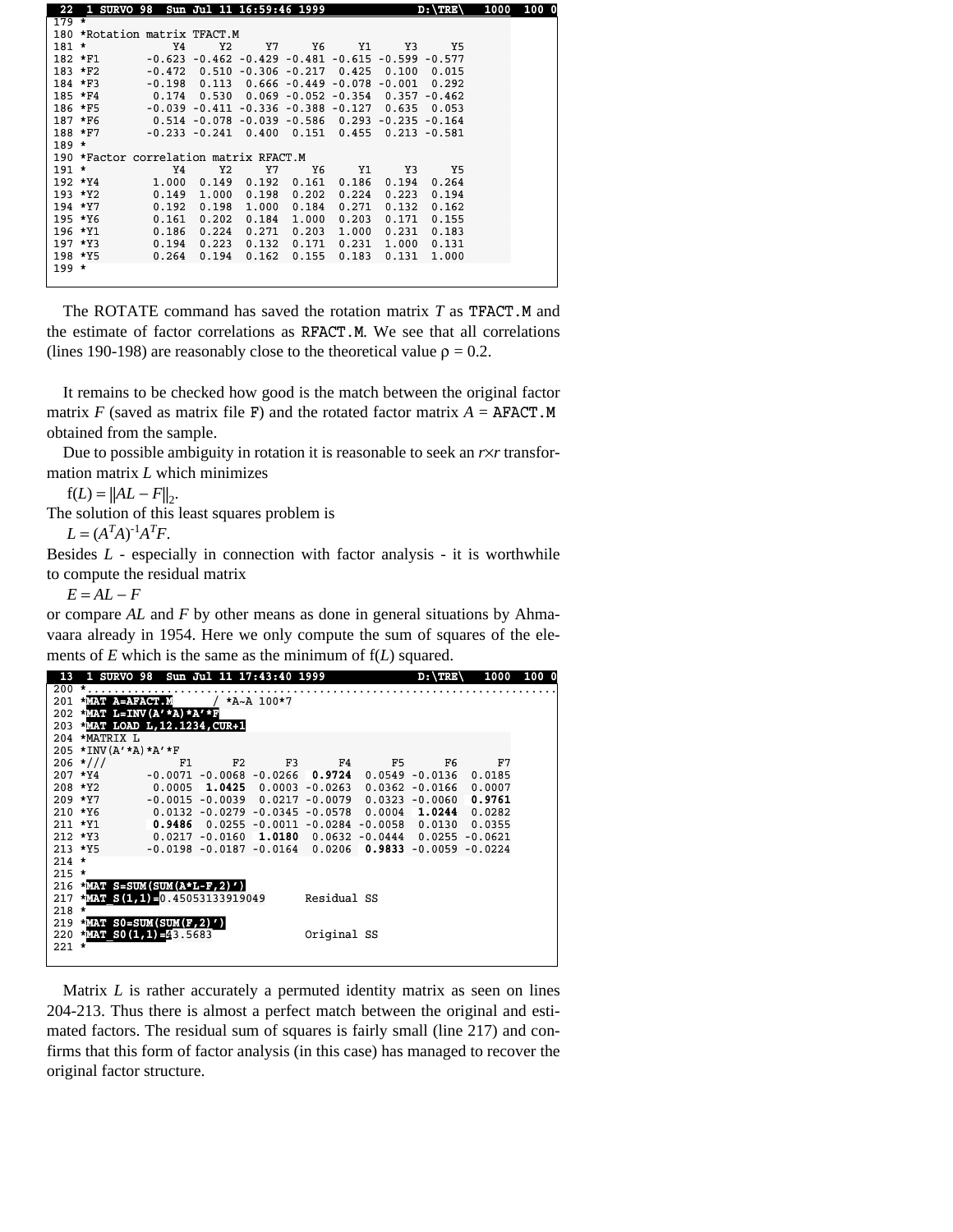It should be noted that if the data set F100TEST is centered and normalized by columns (variables) and the most orthogonal submatrix is searched for by the MAT #MAXDET operation (thus applied to CORR.M), none of the *Y* variables appear among the 7 selected ones:

| 27         | 1 SURVO 98 Mon Jul 12 13:13:06 1999 |      |                       |               |         |                             |               |               | $D: \TRE$ | 1000 | 100 0 |
|------------|-------------------------------------|------|-----------------------|---------------|---------|-----------------------------|---------------|---------------|-----------|------|-------|
| 222        | *                                   |      |                       |               |         |                             |               |               |           |      |       |
| 223        | $CMAT$ #MAXDET (CORR.M.7.S)         |      |                       |               |         |                             |               |               |           |      |       |
|            | 224 EMAT FSEL7=SUB $(F, S, *)$      |      |                       |               |         |                             |               |               |           |      |       |
|            | 225 EMAT LOAD FSEL7, 12.12, CUR+1   |      |                       |               |         |                             |               |               |           |      |       |
| 226        | *MATRIX FSEL7                       |      |                       |               |         |                             |               |               |           |      |       |
|            | $227 * SUB(F.S.*)$                  |      |                       |               |         |                             |               |               |           |      |       |
|            | $228$ *///                          | F1   | F2                    | F3            | F4      | F5                          | F6            | F7            |           |      |       |
| $229$ *X1  |                                     |      | $-0.27 - 0.34$ 0.47   |               |         | $0.00 - 0.16$               | 0.01          | 0.04          |           |      |       |
| $230 * X9$ |                                     |      | $0.17 - 0.06$ 0.21    |               | $-0.16$ | 0.14                        | 0.20          | 0.22          |           |      |       |
|            | $231$ *X42                          |      | $-0.29 - 0.11 - 0.37$ |               | 0.07    | 0.02                        | 0.34          | 0.25          |           |      |       |
|            | $232 * X61$                         |      | $0.24 - 0.40$         | 0.02          | 0.37    |                             | $0.07 - 0.32$ | 0.28          |           |      |       |
|            | 233 *X72                            |      | $0.11 - 0.27$         | 0.12          | 0.09    | 0.05                        |               | $0.30 - 0.28$ |           |      |       |
|            | 234 *X89                            | 0.02 |                       | $0.04 - 0.03$ |         | $0.04 - 0.06$               | 0.01          | 0.00          |           |      |       |
|            | 235 *X92                            | 0.02 |                       | $0.03 - 0.03$ |         | $0.04 - 0.03 - 0.01 - 0.02$ |               |               |           |      |       |
| $236 *$    |                                     |      |                       |               |         |                             |               |               |           |      |       |
|            |                                     |      |                       |               |         |                             |               |               |           |      |       |

 This shows how important it is to purify the data from extra noise caused by unique factors before trying to find a simple structure and this happens by making first the decomposition (1) by ML principle, for example.

 It is also interesting to see how many observations are actually needed in this example for detecting the correct structure.

 By a simple sucro similar factor analyses were made for all subsamples of observations 1, 2,...,  $N$  for  $N = 101$ , 102,..., 1000 and in each case the residual sum of squares, maximum absolute residual, and a dummy variable telling whether the 'correct' *Y* basis was found, were calculated.

 This information was collected in a Survo data file and the following graphs could then be plotted.

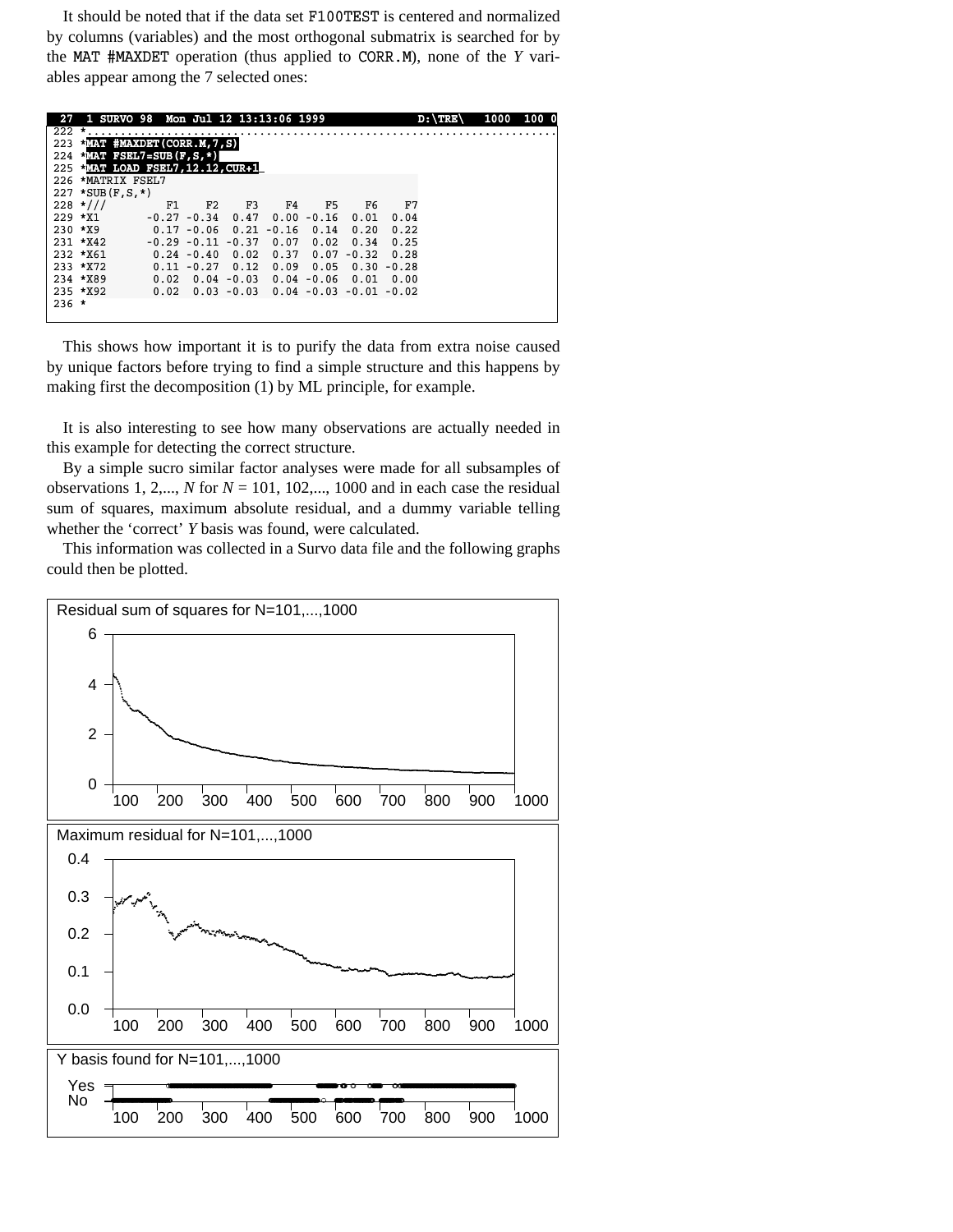The largest *N* for which the original basis was not found was 749. Even in this case six of the seven *Y* variables was selected but Y5 was replaced by X55 which was the variable with highest correlation with Y5. Similar digressions took place also in many other cases, but anyhow when *N* was above 300 one can say that the original factor structure was decently recovered. At least below 250 both the residual sums of squares and the maximum residuals are so high that finding the original structure often fails.

 To be on the safe side, in this kind of situation at least 600 observations should be available. I think that in too many real applications which I have seen during the past 40 years, the number of observations has been too small or the sample has been too heterogeneous.

 For certain, partly justified reasons factor analysis has bad reputation among statisticians. I feel, however, that sometimes the criticism has gone too far or rests on false premises as done by Francis (1974) and quoted by Seber (1985). Some of the erratic conclusions of Francis have been rectified by Mustonen and Vehkalahti (1997).

#### **Structure of the matrix interpreter**

 SURVO 98 is a collection of hundreds of program modules and other system files. All the modules are working under the control of the Survo Editor which is the visible part of the system (as seen in all previous displays) and this editor calls program modules into use as child processes according to the activations of the user. The user sees Survo as one large program or environment without a need to know about the internal structure of the system.

 When a command in the edit field is activated, the Editor recognizes and executes it. Simple commands (like those related to text processing or small-scale calculations) are performed by the editor itself. Other commands (like statistical and graphics commands) are only interpreted to certain extent and then the editor calls a suitable module (i.e. spawns it as a child process) for actual execution. The module obtains all pertinent information from the editor (through a single pointer that points at a table of pointers of Survo's internal workspace) and calculates and produces results to be shown in the edit field and/or in matrix files and other files for the results. After termination of the child process the control returns to the editor with eventual results properly displayed and the user can continue the work.

 This architecture enables continuous extension of the system itself even while using it. In fact, all programming and system development related to Survo is done while using Survo. Program modules are written in C according to certain simple rules described in Mustonen (1989) and in www.helsinki.fi/ survo/c/index.html. For example, a new module is created by typing the program code in the edit field, then saving it, and compiling it by the Watcom C Compiler with the DOS /32A Extender. As a result we have a new Survo module which immediately can be activated by its name like any other module. The modules are genuine 32-bit programs in protected mode and they have access to all memory up to 2 gigabytes in the CPU.

 All commands of the matrix interpreter have MAT as their first 'word'. When such a command is activated, the editor calls the matrix interpreter (module \_MAT.EXE) which executes most MAT commands directly. Certain additional commands (like MAT #MAXDET) are external to the matrix interpreter. They appear in their own program module(s) and are called in turn by the matrix interpreter (as 'grandchildren' of the editor).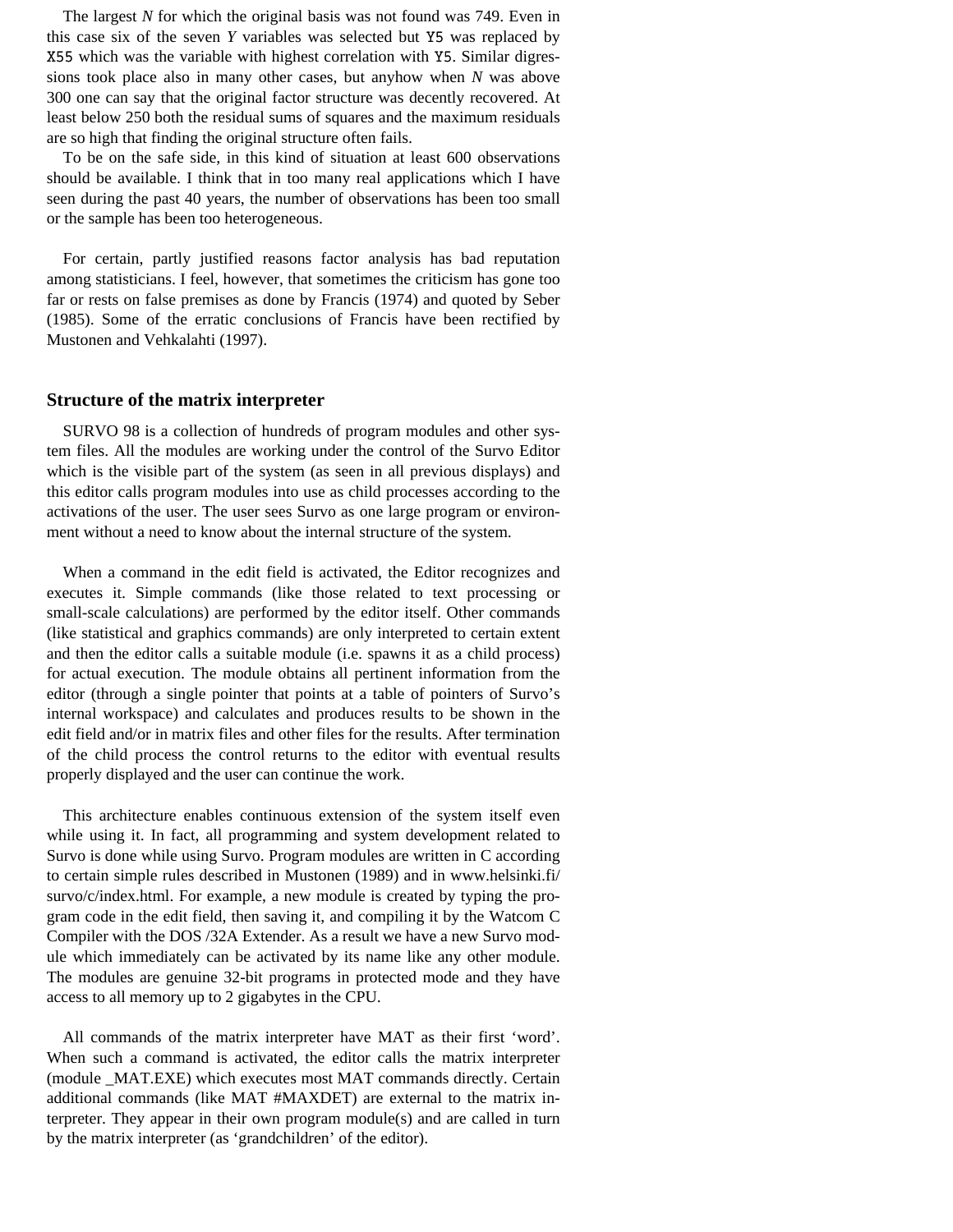The matrix interpreter (as other Survo modules) uses dynamic space allocation for all workspace they need during their use. This space is freed automatically after execution of the command. For example, in matrix multiplication ( $MAT C=A*B$ ) space is reserved for the operands A and B as well as for the result C just according to their true dimensions. The operands must be located as matrix files (as A.MAT and B.MAT in the example). After they are loaded into the central memory the results are computed and saved as matrix files (C.MAT in the example). Typically only three spaces for matrices are used simultaneously. Thus more complicated commands like computing of a Mahalanobis' distance by

#### MAT  $D2 = (X-MY)' * INV(S) * (X-MY)$

are automatically preprocessed and converted to a series of basic matrix commands. The above MAT command is translated within the matrix interpreter into 4 MAT commands

 $MAT$  %%1=X-MY  $MAT$   $\$   $\$   $2=INV(S)$ MAT %%2=%%2\*%%1 MAT D2=%%1'\*%%2

where  $82, \ldots$  are temporary matrices (matrix files).

 Although a lot of loading and resaving of matrices takes place during matrix computations, no significant loss is encountered in execution times due to proper cache memory settings. On the contrary, it is worthwhile to have all matrices automatically saved in permanent files even if the work is suddenly interrupted for some reason. . .